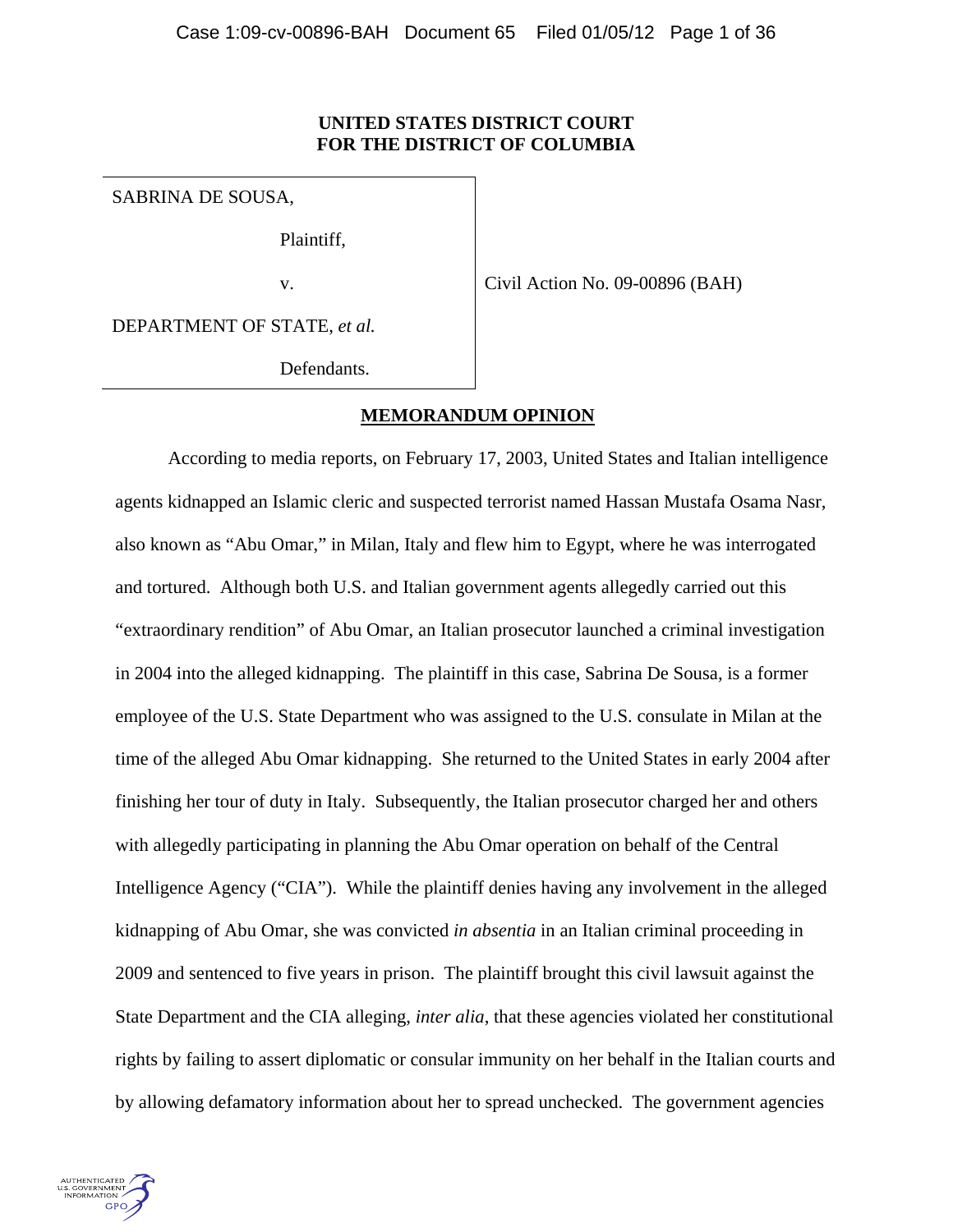### Case 1:09-cv-00896-BAH Document 65 Filed 01/05/12 Page 2 of 36

have moved to dismiss the plaintiff's lawsuit. The plaintiff opposes the motion to dismiss and has moved for leave to file a Second Amended Complaint. For the reasons explained below, the motion to dismiss is granted and leave to file a Second Amended Complaint is denied.

## **I. BACKGROUND**

 The plaintiff filed the initial Complaint in this case on May 14, 2009. ECF No. 1. The plaintiff subsequently filed a First Amended Complaint, with leave of the Court, over a year later, on June 4, 2010. Am. Compl., ECF No. 17. The Amended Complaint alleges the following facts.

### **A. Factual Background**

 The plaintiff is a naturalized U.S. citizen born in India who served as a Foreign Service Officer for the U.S. State Department from 1998 to 2009. Am. Compl. ¶ 3. In August 1998, she was assigned to the U.S. Embassy in Rome, Italy as a Political Officer, Second Secretary. *Id.*  $\parallel$  17. In May 2001, she was transferred to the U.S. Consulate in Milan as a Vice Consular Officer for a tour of duty scheduled to end in May 2004. *Id.* ¶ 18. Her employer provided her with a United States government diplomatic passport that explicitly stated that she was abroad on a diplomatic assignment. *Id.* 

On February 17, 2003, the plaintiff was vacationing at a ski resort in Madonna di Campiglio, Italy, approximately 130 miles from Milan, Italy. *Id.* ¶ 19. According to news reports, on that same day, U.S. and Italian intelligence agents kidnapped Abu Omar in Milan and, in an act of "extraordinary rendition," transported him to Egypt, where he was interrogated and tortured. *Id.* ¶¶ 20-21.

In January 2004, the plaintiff's tour of duty in Italy ended and she returned to the United States, where she continued to work for the State Department. *Id.* ¶ 23.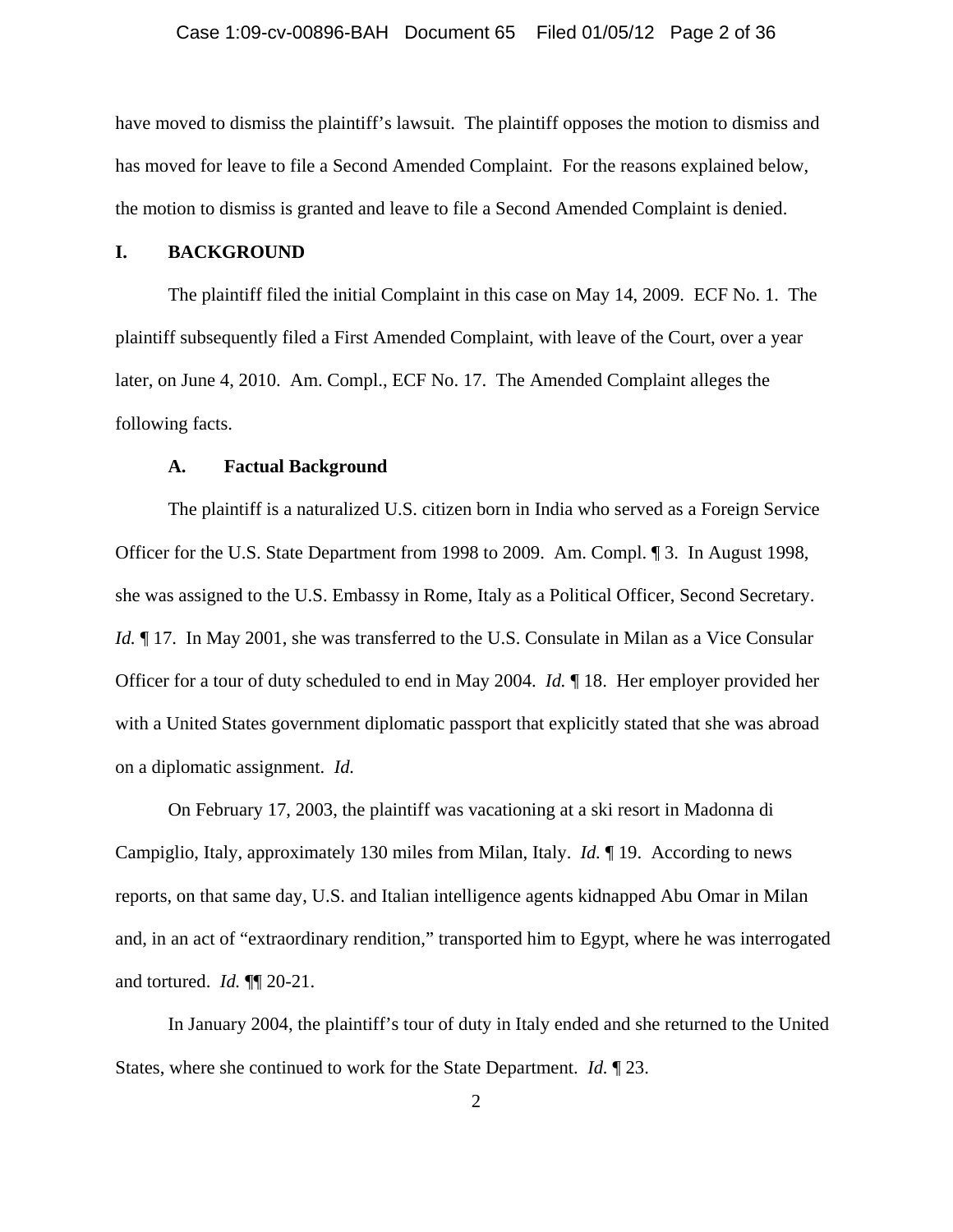### Case 1:09-cv-00896-BAH Document 65 Filed 01/05/12 Page 3 of 36

In April 2004, an Italian prosecutor opened a criminal investigation into the alleged kidnapping of Abu Omar. *Id.* ¶ 24. Primarily by analyzing cell phone records, the prosecutor uncovered substantial evidence allegedly revealing that the CIA coordinated the abduction of Abu Omar with Italian intelligence agents. *Id.* ¶¶ 24-28. The investigation eventually led the prosecutor to search a villa belonging to Robert Seldon Lady, allegedly the CIA station chief in Milan. *Id.* ¶¶ 29, 52. That search yielded evidence tying Lady to the rendition. *Id.* ¶ 29.

In July 2006, the prosecutor issued an arrest warrant for De Sousa, whom he identified as one of the four U.S. officials mainly responsible for the alleged kidnapping. *Id.* ¶ 31. The warrant against De Sousa is a EUROPOL warrant, meaning that if she attempts to enter any country in the European Union, she faces immediate arrest and transfer to Italian authorities. *Id.*  $\P$  63. Countries outside the European Union could also choose to arrest and extradite her to Italy. *Id.* Arrest warrants were also issued for several other alleged U.S. and Italian agents. *Id.*  ¶ 31. Around the time that her arrest warrant was issued, the plaintiff wrote to then-Secretary of State Condoleeza Rice requesting that the U.S. government invoke diplomatic or consular immunity with respect to her alleged involvement in the kidnapping of Abu Omar and provide her with legal representation to counter the charges in the Italian criminal case. *Id.* ¶ 58. She did not receive any response. *Id.*

Abu Omar ultimately was not charged with a crime and was released in February 2007. *Id.*  $\parallel$  30. That same month, an Italian judge indicted 26 U.S. government officials, including the plaintiff, for their alleged roles in the kidnapping. *Id.* ¶ 32. Six Italian officials were also charged. *Id.* ¶ 34. Abu Omar, for his part, filed a separate civil suit in Italy. *Id.* ¶ 32. The plaintiff's employer instructed the plaintiff not to communicate with her Italian governmentappointed defense lawyer or with the media. *Id.* ¶ 40.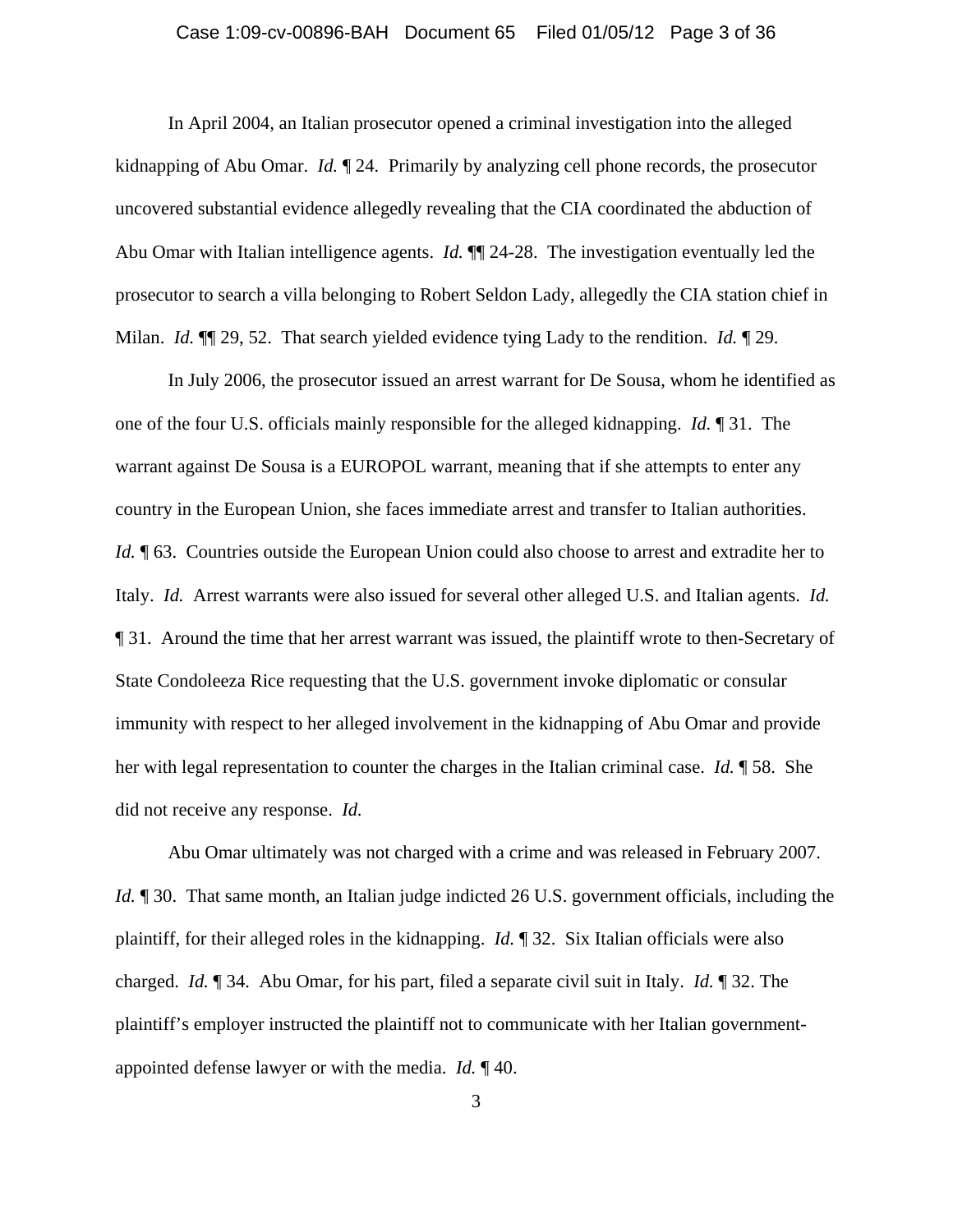### Case 1:09-cv-00896-BAH Document 65 Filed 01/05/12 Page 4 of 36

In October 2008, the plaintiff requested approval from her employer to take a vacation to visit family members in India, but the request was denied because of concern that the outstanding EUROPOL warrant for De Sousa might lead to her arrest and extradition to Italy. *Id.* 160.

In early 2009, the plaintiff again wrote to the Secretary of State – by then Hillary Clinton – requesting official government assistance with the Italian case, but she again did not receive a response. *Id.* ¶ 61. On February 13, 2009, the plaintiff resigned from her employment with the U.S. government. *Id.* 166.

In August 2009, approximately three months after the plaintiff's filing of this action in May 2009, the U.S. government agreed to provide the plaintiff with defense counsel in Italy. *Id.* ¶ 44.

 On November 4, 2009, the Italian judge issued convictions for 23 of the U.S. officials charged with involvement in the Abu Omar rendition, including the plaintiff, who was sentenced to five years in prison. *Id.* ¶ 38. Lady received a sentence of eight years. *Id.* The Italian judge found that a third alleged CIA operative, Jeffrey Castelli, the alleged CIA station chief in Rome, could not be convicted because he possessed diplomatic immunity. *Id.* The plaintiff's conviction is currently on appeal in Italy. Hr'g Tr. at 16-17, Sept. 16, 2011.

 Abu Omar separately obtained a \$1.5 million civil judgment against the plaintiff and other U.S. officials. Am. Compl*.* ¶ 39.

## **B. The Instant Complaint**

At the time of filing, the First Amended Complaint alleged claims against the Department of State, the Secretary of State, the Department of Justice, and the CIA (collectively, the "agency defendants"). The First Amended Complaint also alleged claims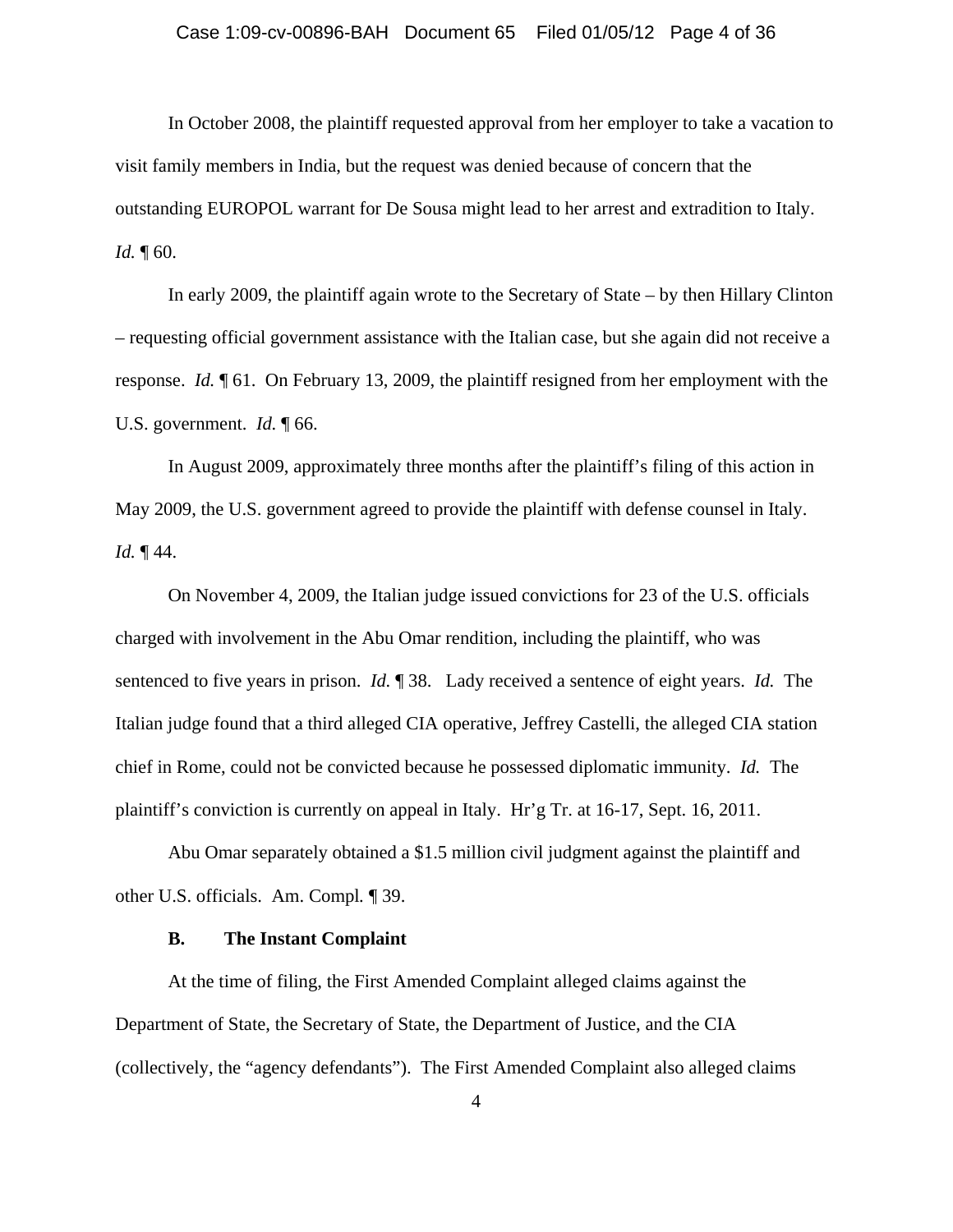### Case 1:09-cv-00896-BAH Document 65 Filed 01/05/12 Page 5 of 36

against three individuals: Robert Seldon Lady, Jeffrey Castelli, and Susan Czaska, another alleged CIA agent. *Id.* ¶¶ 8-10.

 The first cause of action in the Amended Complaint claimed that the State Department violated the Administrative Procedure Act by failing "to either invoke or expressly waive diplomatic/consular immunity for De Sousa." *Id.* ¶ 80.

The second cause of action claimed that the State Department deprived De Sousa of liberty without due process of law in violation of the Fifth Amendment to the U.S. Constitution. *Id.*  $\P$  84-94. Specifically, the plaintiff alleged that the State Department "constructively permitted inaccurate and defamatory information regarding De Sousa to be publicly reported world-wide and to be utilized as a basis for her criminal conviction," and that "[t]his information has publicly impugned De Sousa's reputation such that she is broadly precluded from pursuing her chosen profession." *Id.* **[88.]** The State Department allegedly "failed to accord De Sousa any semblance of due process and denied her full administrative rights, including an internal name-clearing hearing," and, as a result, "De Sousa was effectively forced to resign." *Id.*  $\P$  89-90. "Because De Sousa was not afforded due process rights before or after she was constructively forced to resign, she was deprived of the ability to challenge the accuracy of the evidence underlying the Italian proceedings and which can be found within her personnel and/or security files at [the State Department]." *Id. ¶* 91. The plaintiff concludes that the State Department has "consequently automatically excluded De Sousa from participating in her chosen profession," depriving her of a liberty interest in pursuing her chosen profession. *Id.* ¶ 92.

 The third cause of action claimed that the State Department violated the plaintiff's Fifth Amendment right to travel. *Id.*  $\P$  95-103. According to the Amended Complaint, as a result of the State Department's actions, including failing to waive or assert immunity for De Sousa, she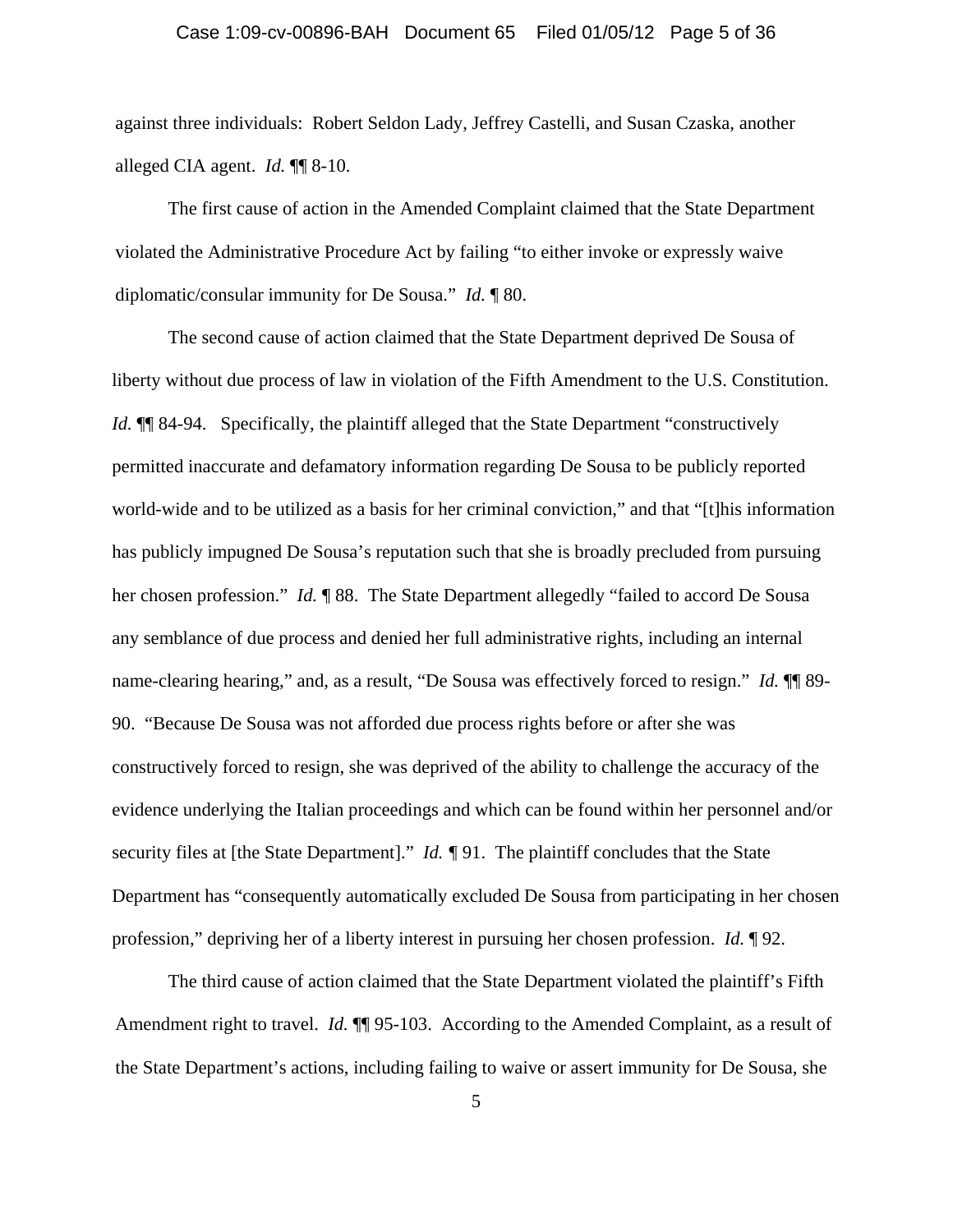### Case 1:09-cv-00896-BAH Document 65 Filed 01/05/12 Page 6 of 36

is "no longer able to travel outside the territorial boundaries of the United States, as she risks arrest and criminal imprisonment." *Id.* ¶ 100.

 In the fourth cause of action, pled against the Department of Justice under the Westfall Act, 28 U.S.C. § 2679(d)(3), the plaintiff purported to invoke "her right to petition the Court, or alternatively the Attorney General, for a determination concerning whether De Sousa's alleged conduct fell within the scope of her employment." *Id. ¶* 115.

 The fifth cause of action, similar to the second cause of action, pled a claim for a Fifth Amendment due process liberty interest violation based on the preclusion of her ability to pursue her chosen profession. *Id.*  $\P$  116-29. This count, however, is premised upon De Sousa's "alleged capacity as a CIA employee," as conveyed in news reports, and is therefore targeted at the CIA, rather than the State Department. *Id*.

 Finally, the sixth, seventh, and eighth causes of action allege claims under the *Bivens*  doctrine against the three individual defendants, respectively, for purported violations of De Sousa's Fifth Amendment rights. *Id.* ¶¶ 130-162.

 The Amended Complaint asked the Court for various injunctive and declaratory relief, including requiring the U.S. government to "formally invoke or expressly waive diplomatic and/or consular immunity on behalf of De Sousa with respect to the Italian criminal and civil proceedings," ordering the defendants "to expunge all records or information that are inaccurate, derogatory or infringe upon De Sousa's express or implied constitutional or statutory rights," and awarding the plaintiff reimbursement of expenses and attorney's fees. *Id.* at 34-35.

6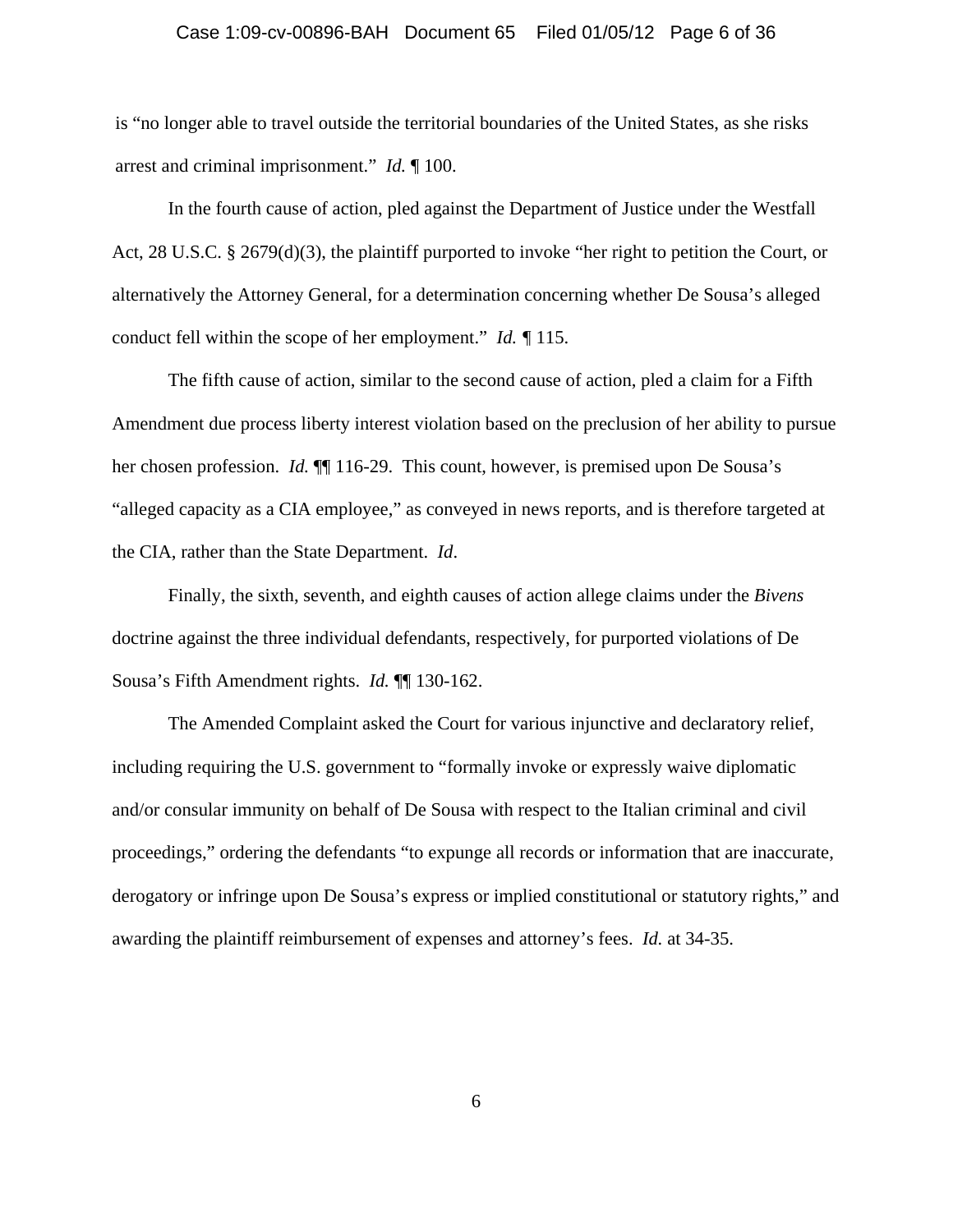# **C. Response To The First Amended Complaint And Disputes Over Classified Information**

 On August 19, 2010, the agency defendants and the individual defendants filed separate motions to dismiss the First Amended Complaint. ECF Nos. 22, 23.

 After obtaining extensions of the time period in which to respond to these motions to dismiss, in November 2010, the plaintiff filed a motion for a stay of briefing and requested that the Court hold an *in camera* discussion at which the plaintiff could disclose classified information to the Court. ECF No. 38. At this point, a protracted dispute over the plaintiff's desire to disclose classified information ensued. The defendants opposed the plaintiff's motion for two primary reasons. *See* ECF No. 33. The defendants argued, first, that a motion to dismiss should be decided based upon the sufficiency of the factual allegations in the complaint alone, without extraneous evidence, and, second, that, in any event, the plaintiff did not have authority to disclose classified information to the Court. *See id.* The plaintiff's counsel countered that the disclosure of classified information was necessary to provide the Court with a fully candid response to the arguments raised in the defendants' motions to dismiss.

 While the plaintiff's request for an *in camera* session was pending, this case was reassigned to the undersigned presiding judge on January 20, 2011. The parties filed completed briefing on the motion for an *in camera* session with the Court on March 11, 2011. *See* ECF No. 39. The Court subsequently set a status conference and oral argument on the motion for *in camera* session for May 26, 2011.

 At oral argument, the plaintiff's counsel expressed his view that he could not candidly and completely respond to the pending motions to dismiss without revealing certain unspecified classified information. He also stated that he would be hesitant to attempt to prepare an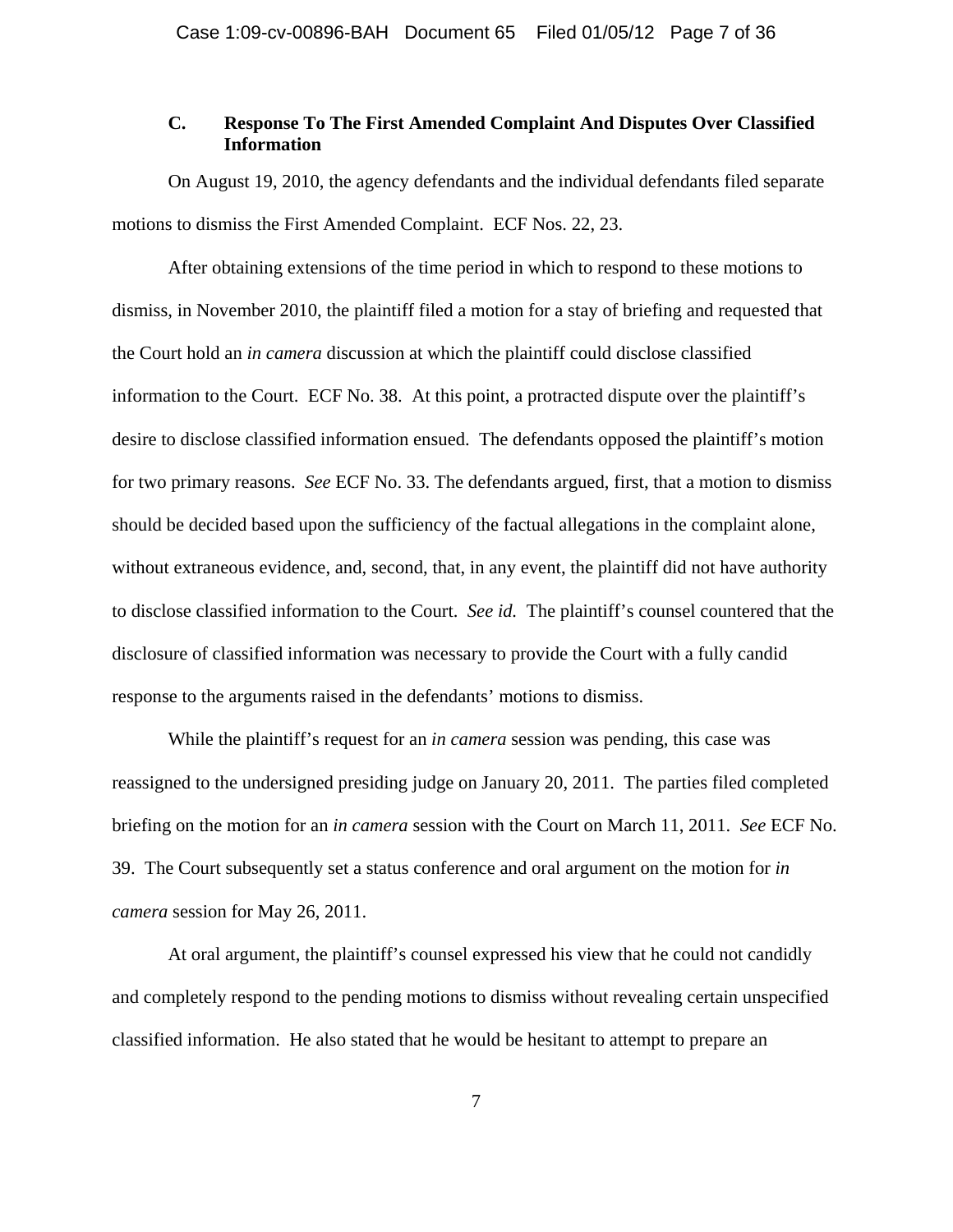### Case 1:09-cv-00896-BAH Document 65 Filed 01/05/12 Page 8 of 36

unclassified response to the motions to dismiss for fear that the agency defendants could deem part of the response to be classified and, consequently, could revoke his security clearance based on alleged unauthorized disclosure of classified information. As the basis for this concern, the plaintiff's counsel referred to an episode in which, out of an abundance of caution, he had requested and obtained access to a secure computer system from the Department of Justice Litigation Security Group in order to draft the plaintiff's motion for an *in camera* session. According to plaintiff's counsel, in response to his use of this secure computer system, counsel for the agency defendants reported him for a security violation and sent him a "disparaging" letter. *See* ECF No. 45 at 4-5 & n.4.

 On May 26, 2011, following oral argument, the Court issued an order denying without prejudice the request for an *in camera* session. Instead, the Court instructed the plaintiff to file oppositions to the pending motions to dismiss by July 11, 2011, and, within the opposition memoranda, to "note the specific legal issues for which resolution, in the plaintiff's view, requires the Court to assess facts that implicate classified information." ECF No. 40. The Court further advised that the "plaintiff shall identify the need to rely on classified information with respect to any particular claim as precisely as possible without disclosing any classified information." *Id.* In the Court's view, while the Court has the authority to permit or direct the disclosure of classified information in a civil case, it should only do so where the information is material to the resolution of disputed legal issues and where alternatives to reliance upon classified information are inadequate to satisfy the interests of justice.<sup>1</sup> Finally, the Court ordered the agency defendants to "provide logistical support to the plaintiff's counsel that would

<sup>1</sup> *See* further discussion *infra*.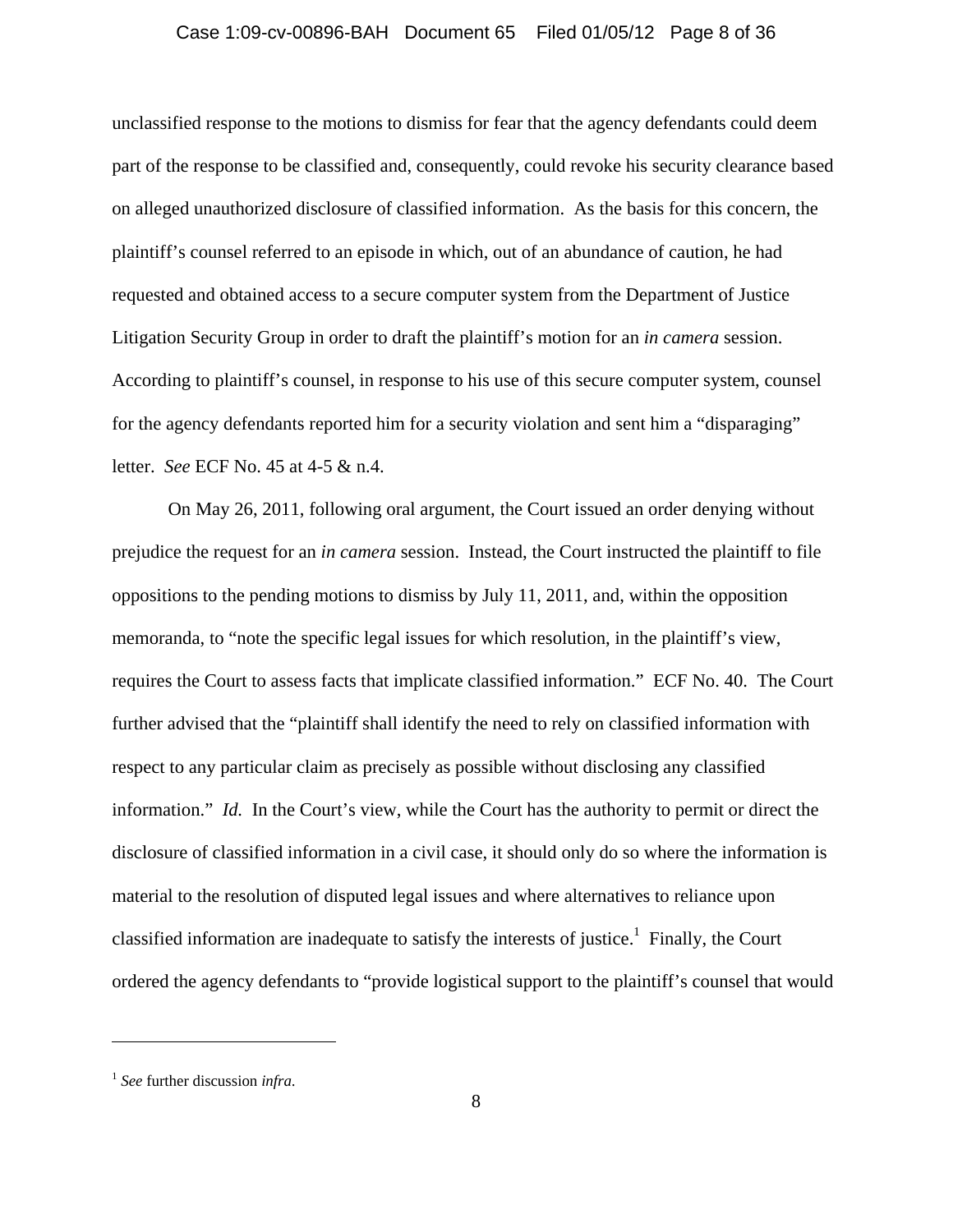# Case 1:09-cv-00896-BAH Document 65 Filed 01/05/12 Page 9 of 36

enable the plaintiff's counsel to prepare opposition papers in a manner that will minimize the risk of inadvertent disclosure of classified information." *Id.* The Court noted that "[s]uch logistical support may include making a secure computer available for the plaintiff's counsel to use in drafting his submissions to this Court." *Id.* The purpose of this part of the Court's order was to facilitate the Court's receipt of the plaintiff's unclassified opposition memoranda in light of plaintiff's counsel's concerns that he might jeopardize his security clearance if any part of the plaintiff's opposition brief were deemed classified by the agency defendants, notwithstanding the best efforts of counsel to include only unclassified information.<sup>2</sup>

 On June 24, 2011, in response to an order of the Court requesting an explanation for certain redactions made to the plaintiff's submissions in support of the motion for *in camera*  session, the agency defendants filed an *in camera*, *ex parte* submission that informed the Court of certain classified information concerning this action. The agency defendants did not inform the plaintiff of the contents of the June 24, 2011 *ex parte* submission at the time it was filed.

 On July 8, 2011, a few days before the plaintiff's oppositions to the motions to dismiss were due, the plaintiff filed a motion for a status conference and stay of proceeding. ECF No. 45. This motion stated that the agency defendants had declined to provide plaintiff's counsel with any additional logistical support, in contravention of the Court's prior order, and that plaintiff's counsel was unwilling to risk preparing the opposition to the motion to dismiss on an unsecure computer system, given the possible repercussions to his own security clearance. *See id.* The agency defendants responded, in effect, that they felt that they had offered the plaintiff

 $2^2$  Counsel's concerns that information he considered unclassified might be deemed classified by the agency defendants were hardly unwarranted. As part of an administrative process, all of the plaintiff's submissions in this action have been subject to classification review prior to their filing with the Court. Despite the fact that plaintiff's counsel, in the Court's view, has endeavored in good faith not to include any classified information in these filings, the agency defendants have redacted various parts of the plaintiff's submissions.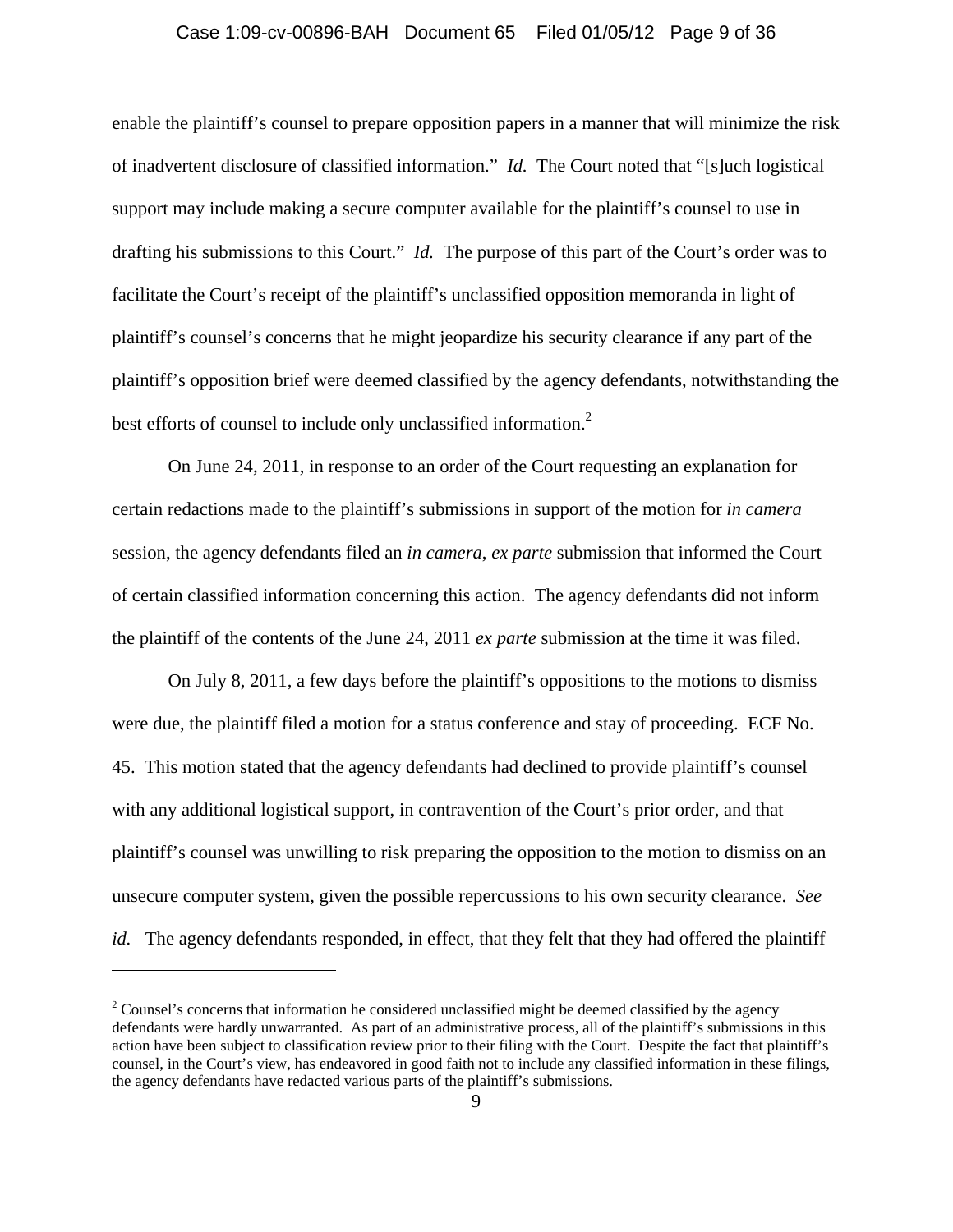### Case 1:09-cv-00896-BAH Document 65 Filed 01/05/12 Page 10 of 36

all the support necessary to protect classified information in this case, and that this determination was essentially theirs to make since any relevant classified information originated with the Executive Branch in the first place and the agency defendants were, consequently, in the best position to assess the appropriate safeguards. *See* ECF No. 46.

 The Court held a status conference in chambers on August 31, 2011 to discuss how to move this case toward resolution. The Court set a date in mid-September for oral argument on the pending motions to dismiss. The Court further suggested that if the parties could not agree on mutually acceptable logistical procedures for the drafting of the plaintiff's unclassified opposition briefs, then plaintiff's counsel could respond orally to the motions to dismiss in a sealed court session in the presence of only the presiding judge, opposing counsel, and securitycleared court staff. This sealed session, intended to be unclassified, would minimize any risk of inadvertent disclosure of classified information associated with the use of unsecure computer systems. In addition, if the Court found disclosure of classified information to be warranted, the Court could transition immediately into a classified *in camera* session.3

### **D. The September 16, 2011 Oral Argument**

 $\overline{a}$ 

 On September 15, 2011, the agency defendants publicly filed a notice to the Court explaining that they had informed plaintiff's counsel about one item of classified information contained in the agency defendants' June 24, 2011 *ex parte* submission, and that all parties could now reference this particular item of classified information by simply "referring generically" to the public notice. ECF No. 51. The next day, on September 16, 2011, the Court held oral argument on the pending motions to dismiss. Although the Court was prepared to hold a sealed

 $3$  The agency defendants indicated that it was beyond the power of the Court to sanction the disclosure of classified information, even in such an *in camera* classified session, and that they would immediately appeal any decision by the Court to authorize such disclosure.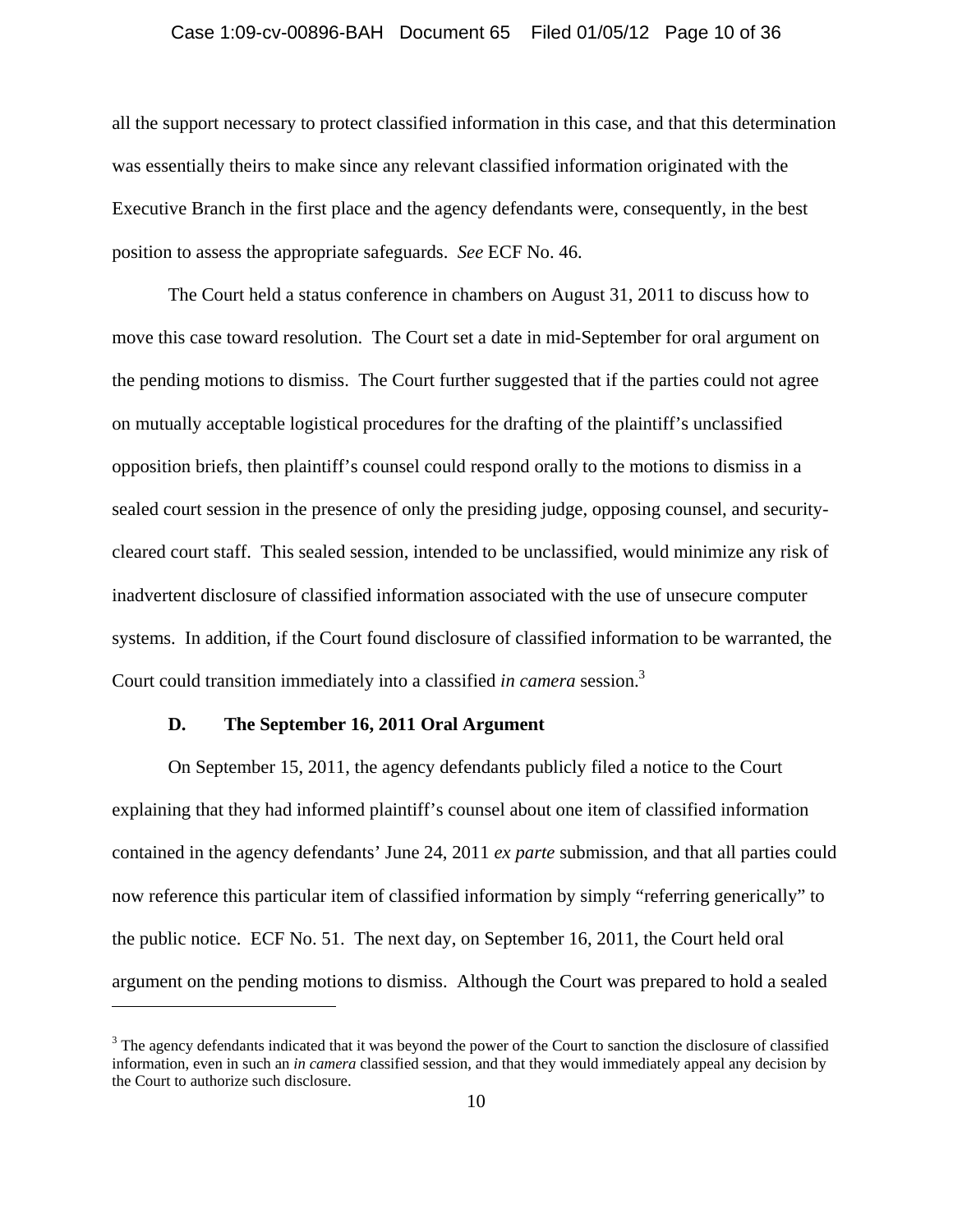#### Case 1:09-cv-00896-BAH Document 65 Filed 01/05/12 Page 11 of 36

session as described above, both parties indicated at the outset of the hearing that they were not requesting a sealed session and that the Court should proceed in open session. Hr'g Tr. at 7-9, Sept. 16, 2011. Accordingly, the oral argument took place in open court.

At oral argument, the plaintiff's counsel explained that the classified information referenced in the government's September 15, 2011 public notice was "one of the key aspects of what was causing me a lot of concern" with respect to the need to inform the Court of classified information. *Id.* at 13. The plaintiff also voluntarily conceded several causes of action in the First Amended Complaint. First, the plaintiff conceded all claims against the three individual defendants (Counts 6, 7, and 8). *Id.* at 6-7. Second, the plaintiff conceded the Administrative Procedure Act claim based on the State Department's alleged failure to assert or waive diplomatic or consular immunity (Count 1) and the Westfall Act claim against the Department of Justice (Count 4). *Id.* The plaintiff also dropped the right to travel claim (Count 3) as an independent cause of action, but has continued to rely on the alleged restriction on her ability to travel as part of her remaining due process liberty interest claims. *Id.* at 45-46. These due process claims – Counts 2 and 5 – against the State Department and the CIA, respectively, were the only claims that the plaintiff did not withdraw. For these remaining claims, the plaintiff insisted at oral argument on the need to disclose classified information to respond effectively to the motion to dismiss, but the plaintiff did not provide the Court with much greater clarity as to how classified information might affect the evaluation of the legal viability of the claims. Most specifically, plaintiff's counsel stated that proof of the plaintiff's alleged constructive discharge and what led to it would require disclosure of classified information. *See id.* at 56. The plaintiff also indicated that she would be moving for leave to file a Second Amended Complaint that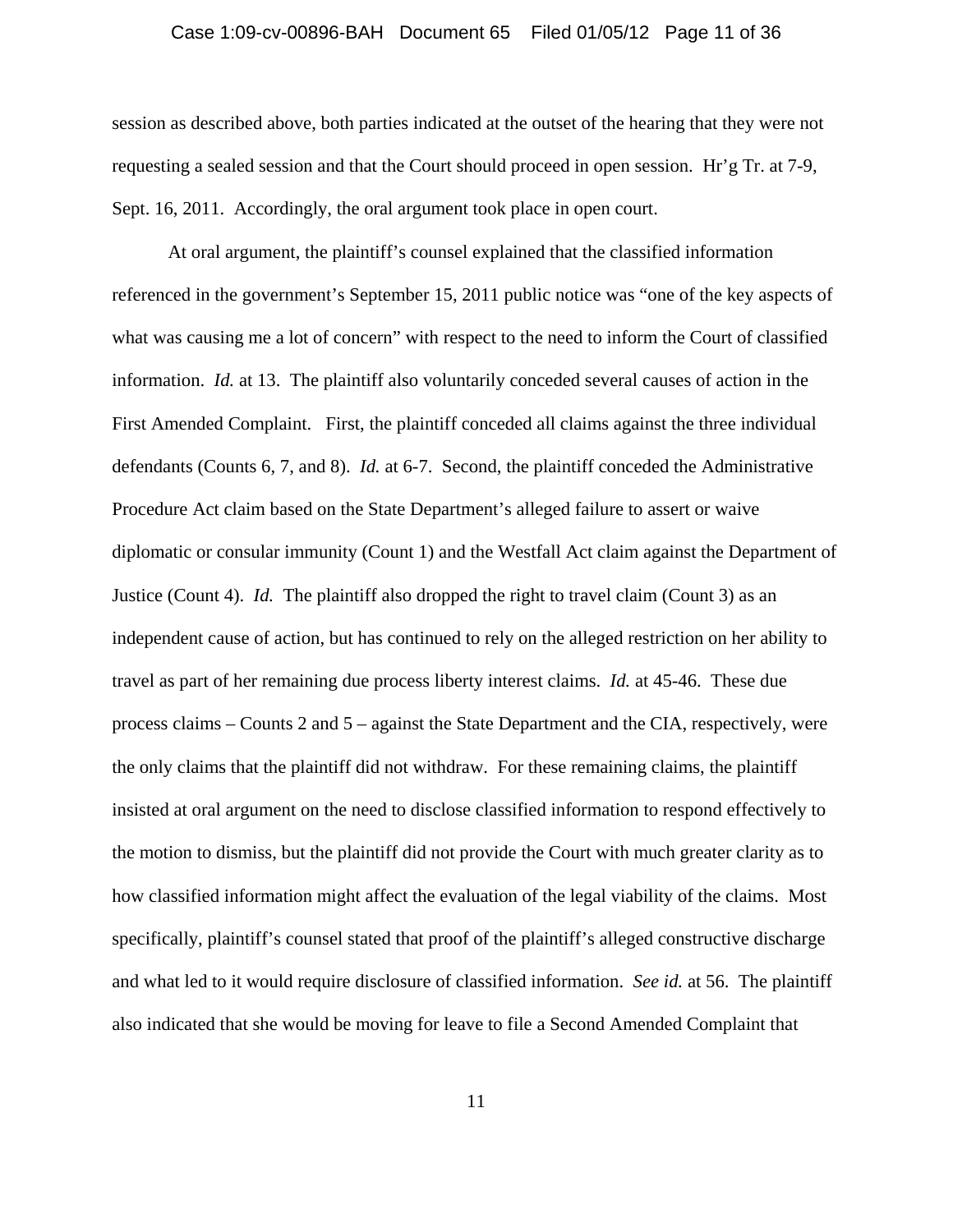#### Case 1:09-cv-00896-BAH Document 65 Filed 01/05/12 Page 12 of 36

would itself include classified information. *Id.* at 23-32. The defendants continued to oppose the plaintiff's request to disclose classified information in any format.

 Following oral argument, on September 16, 2011, the Court issued a Minute Order directing the plaintiff to file (1) a summary legal memorandum of points and authorities in opposition to the agency defendants' motion to dismiss the two remaining counts of the First Amended Complaint; (2) a written motion for leave to amend the complaint; and (3) "a list of the discrete legal issues, identified at the motions hearing, for which the plaintiff believes disclosure of classified information to the Court is necessary." The Court also ordered the agency defendants to file responses to those documents.

## **E. The Instant Motions**

 The plaintiff subsequently provided the documents requested in the Court's September 16, 2011 Minute Order. ECF Nos. 53-55. The defendants filed their responses, ECF Nos. 58-60, and the plaintiff had a further opportunity to reply, ECF Nos. 63-64. With briefing finally completed, the Court is now prepared to rule on the agency defendants' motion to dismiss the two remaining counts of the First Amended Complaint and the plaintiff's motion for leave to file a Second Amended Complaint. For the reasons explained below, the motion to dismiss is granted and leave to file a Second Amended Complaint is denied.

### **II. MOTION TO DISMISS**

#### **A. Legal Standards**

### **1. Motion To Dismiss Under Rule 12(b)(6)**

To survive a motion to dismiss under Federal Rule of Civil Procedure 12(b)(6), a plaintiff need only plead "enough facts to state a claim to relief that is plausible on its face" and to "nudge[] [his or her] claims across the line from conceivable to plausible." *Bell Atl. Corp. v.*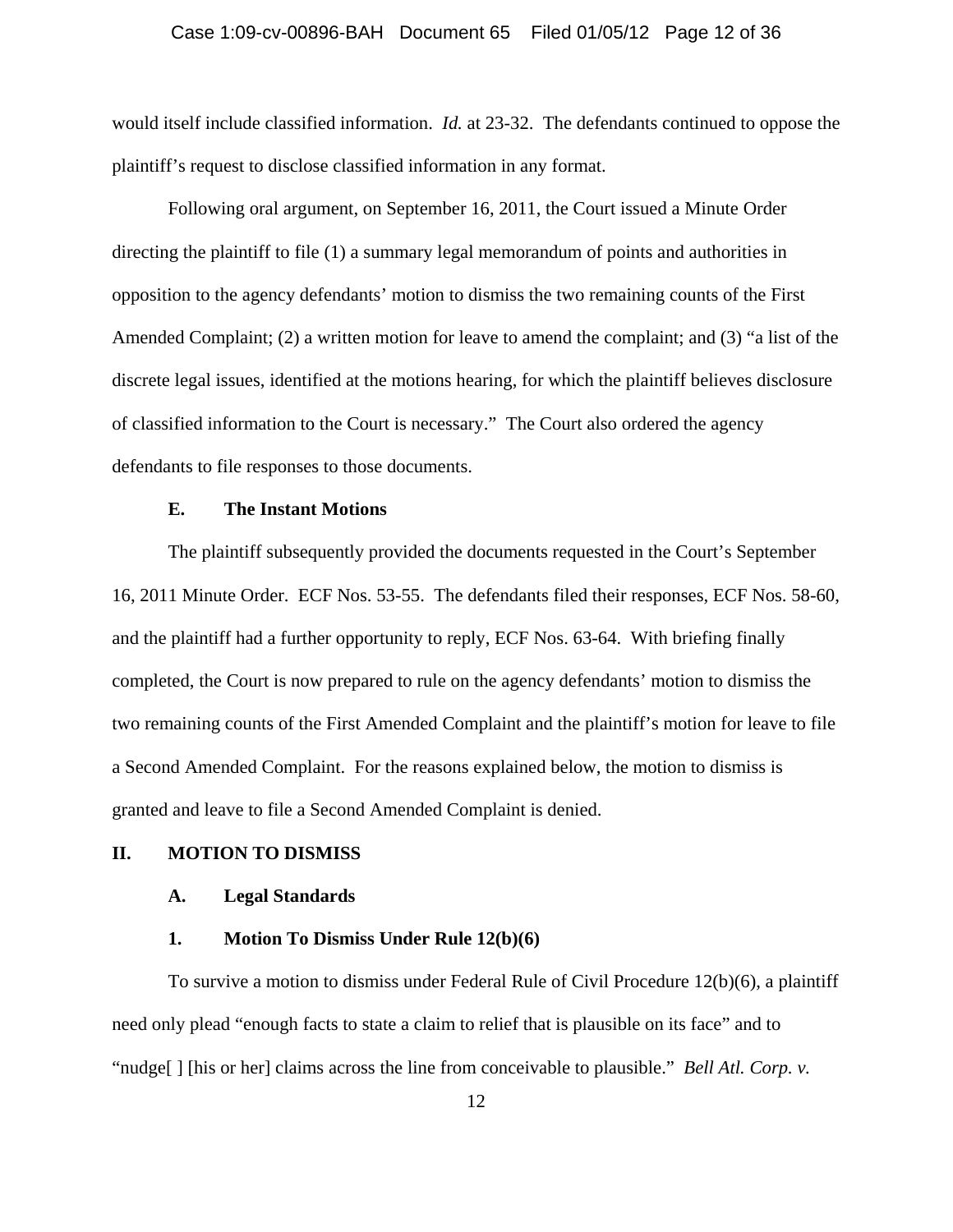#### Case 1:09-cv-00896-BAH Document 65 Filed 01/05/12 Page 13 of 36

*Twombly*, 550 U.S. 544, 570 (2007); Fed. R. Civ. P. 12(b)(6). Although detailed factual allegations are not required, the Complaint must set forth "more than an unadorned, the defendant-unlawfully-harmed-me accusation," *Ashcroft v. Iqbal*, 129 S.Ct. 1937, 1949 (2009), and may not merely state "a formulaic recitation of the elements of a cause of action." *Twombly*, 550 U.S. at 555. Instead, the Complaint must plead facts that are more than "merely consistent with" a defendant's liability; "the plaintiff [must plead] factual content that allows the court to draw the reasonable inference that the defendant is liable for the misconduct alleged." *Iqbal*, 129 S.Ct. at 1949 (internal quotation marks omitted) (citing *Twombly*, 550 U.S. at 556).

#### **2. Motion To Dismiss Under Rule 12(b)(1)**

A court must dismiss a case when it lacks subject matter jurisdiction. *McManus v. District of Columbia*, 530 F. Supp. 2d 46, 62 (D.D.C. 2007). "Plaintiff bears the burden of proving subject matter jurisdiction by a preponderance of the evidence." *Am. Farm Bureau v. U.S. EPA*, 121 F. Supp. 2d 84, 90 (D.D.C. 2000); *accord Lujan v. Defenders of Wildlife*, 504 U.S. 555, 561 (1992). It is well established that, in deciding a motion to dismiss for lack of subject matter jurisdiction, a court must construe the allegations in the Complaint liberally but "need not accept factual inferences drawn by plaintiffs if those inferences are not supported by facts alleged in the complaint, nor must the Court accept plaintiffs' legal conclusions." *Speelman v. United States*, 461 F. Supp. 2d 71, 73 (D.D.C. 2006); *see also Hohri v. United States*, 782 F.2d 227, 241 (D.C. Cir. 1986), *vacated on other grounds*, 482 U.S. 64 (1987). The Court must be assured that it is acting within the scope of its jurisdictional authority and therefore must give the plaintiffs' factual allegations closer scrutiny when resolving a Rule 12(b)(1) motion than would be required for a Rule 12(b)(6) motion for failure to state a claim. *See Macharia v. United States*, 334 F.3d 61, 64, 69 (D.C. Cir. 2003); *Westberg v. FDIC*, 759 F.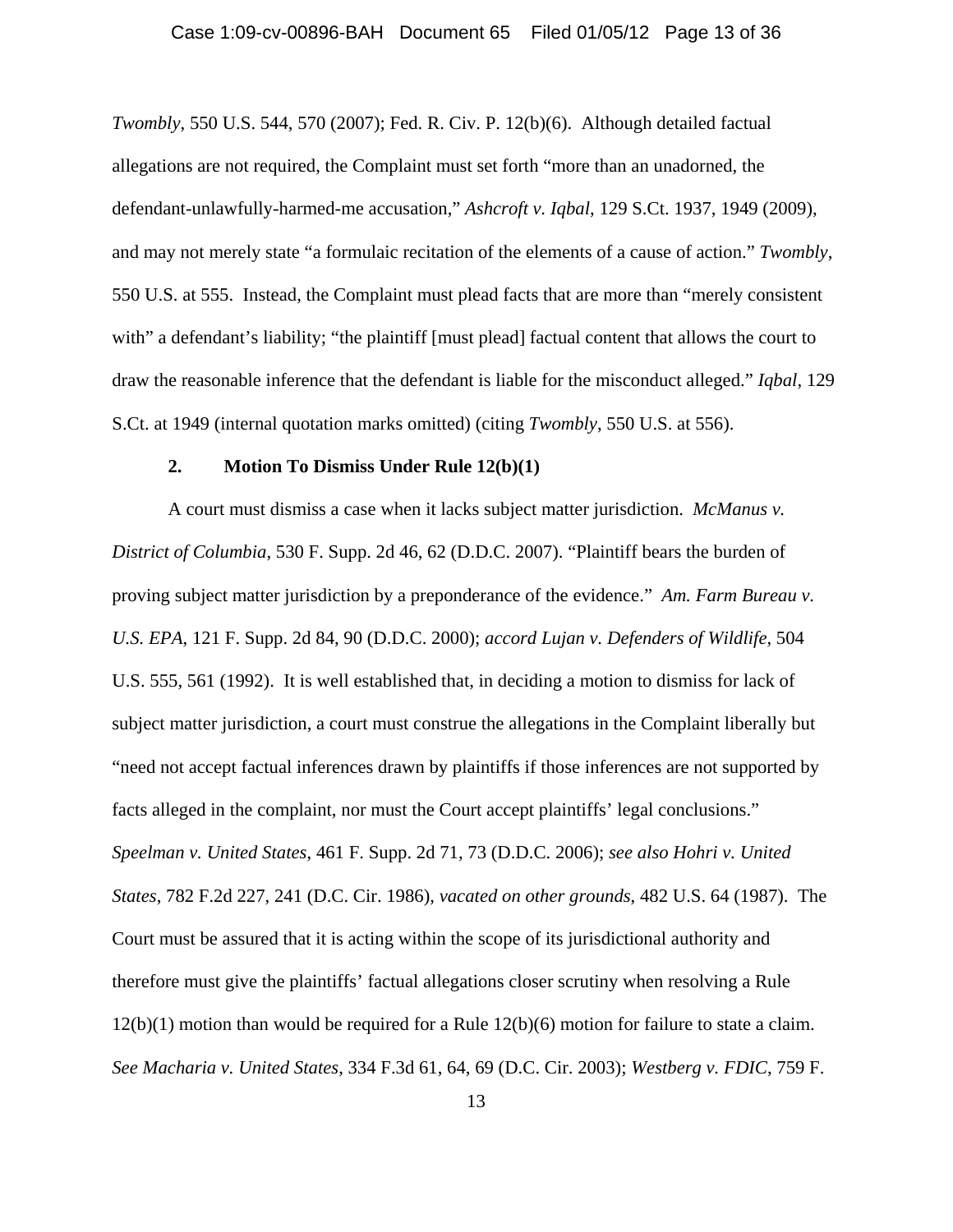Supp. 2d 38, 41 (D.D.C. 2011); *Dubois v. Wash. Mut. Bank*, No. 09-2176, 2010 WL 3463368, at \*2 (D.D.C. Sept. 2, 2010); *Hoffman v. District of Columbia*, 643 F. Supp. 2d 132, 135-36 (D.D.C. 2009); *Grand Lodge of Fraternal Order of Police v. Ashcroft*, 185 F. Supp. 2d 9, 13-14 (D.D.C. 2001). In evaluating subject matter jurisdiction, the Court, when necessary, may look outside the Complaint to "undisputed facts evidenced in the record, or the complaint supplemented by undisputed facts plus the court's resolution of disputed facts." *Herbert v. Nat'l Acad. of Sci*., 974 F.2d 192, 197 (D.C. Cir. 1992) (citing *Williamson v. Tucker*, 645 F.2d 404, 413 (5th Cir. 1981)); *see also Alliance for Democracy v. FEC*, 362 F. Supp. 2d 138, 142 (D.D.C. 2005).

## **3. Political Questions Doctrine**

"It is emphatically the province and duty of the judicial department to say what the law is, but some questions, in their nature political, are beyond the power of the courts to resolve." *El-Shifa Pharm. Indus. Co*. v*. United States*, 607 F.3d 836, 840 (D.C. Cir. 2010) (internal quotations, citations, and alteration omitted). "That some governmental actions are beyond the reach of the courts reflects the Constitution's limitation of the 'judicial power of the United States' to 'cases' or 'controversies.'" *Id.* (quoting U.S. Const. art. III). "It is therefore familiar learning that no justiciable 'controversy' exists when parties seek adjudication of a political question." *Id.* at 841 (quoting *Massachusetts v. EPA*, 549 U.S. 497, 516 (2007)). In *Baker v. Carr*, the Supreme Court explained that a claim presents a political question if it involves:

[1] a textually demonstrable constitutional commitment of the issue to a coordinate political department; or [2] a lack of judicially discoverable and manageable standards for resolving it; or [3] the impossibility of deciding without an initial policy determination of a kind clearly for nonjudicial discretion; or [4] the impossibility of a court's undertaking independent resolution without expressing lack of the respect due coordinate branches of government; or [5] an unusual need for unquestioning adherence to a political decision already made; or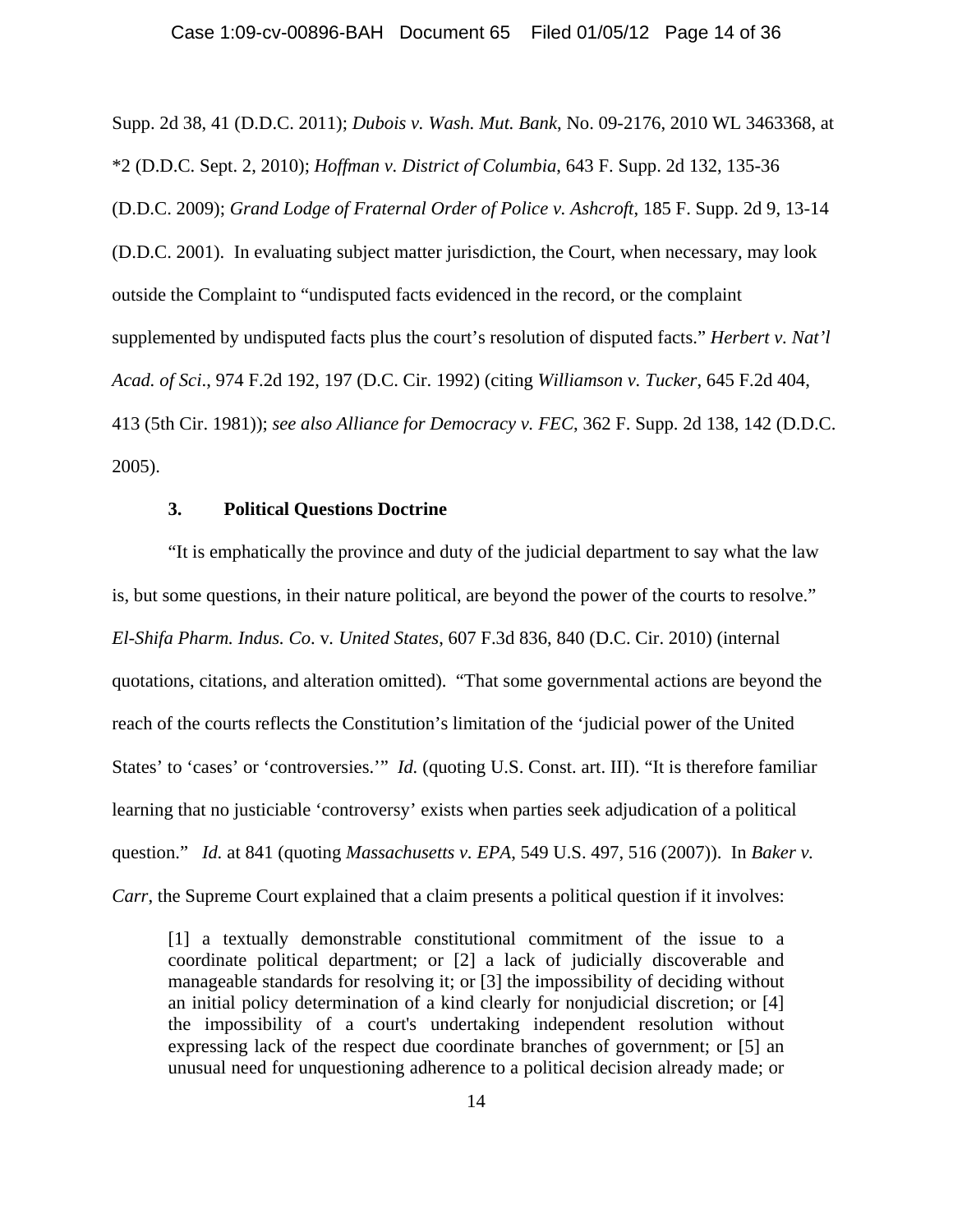[6] the potentiality of embarrassment from multifarious pronouncements by various departments on one question.

369 U.S. 186, 217 (1962). "To find a political question, we need only conclude that one [of these] factor[s] is present, not all." *El-Shifa*, 607 F.3d at 841 (quoting *Schneider v. Kissinger*, 412 F.3d 190, 194 (D.C. Cir. 2005)). Courts often treat non-justiciable political questions as going beyond the subject matter jurisdiction of federal courts. *See id.* at 840 (explaining that the political questions doctrine reflects the limitation of the "judicial power of the United States" to "cases" or "controversies."). In some cases, however, courts have treated the non-justiciability of political questions as a basis for dismissal that is distinct from subject matter jurisdiction. *See Oryszak v. Sullivan*, 576 F.3d 522, 526-27 (D.C. Cir. 2009) (Ginsburg, J., concurring) (discussing the distinction and reviewing case law).

## **B. Analysis**

The plaintiff's two remaining claims allege due process liberty interest violations based on the theory that the agency defendants have acted unlawfully to deprive the plaintiff of her liberty interest in pursuing her chosen profession. The Court will now assess the legal viability of these claims.

# **1. The Plaintiff Is Not Entitled To Disclosure Of Classified Information.**

Before turning to the substance of the plaintiff's claims, the Court will first address the plaintiff's asserted need to present additional classified information to the Court. The plaintiff continues to maintain that her ability to provide the Court with a satisfactory response to the defendants' motion to dismiss is "significantly limited" due to restrictions on her ability to disclose classified information, and that the "gaps in the [plaintiff's] explanations . . . can be cured by an *in camera* classified filing or hearing . . . ." Pl.'s Resp. to Court's Minute Order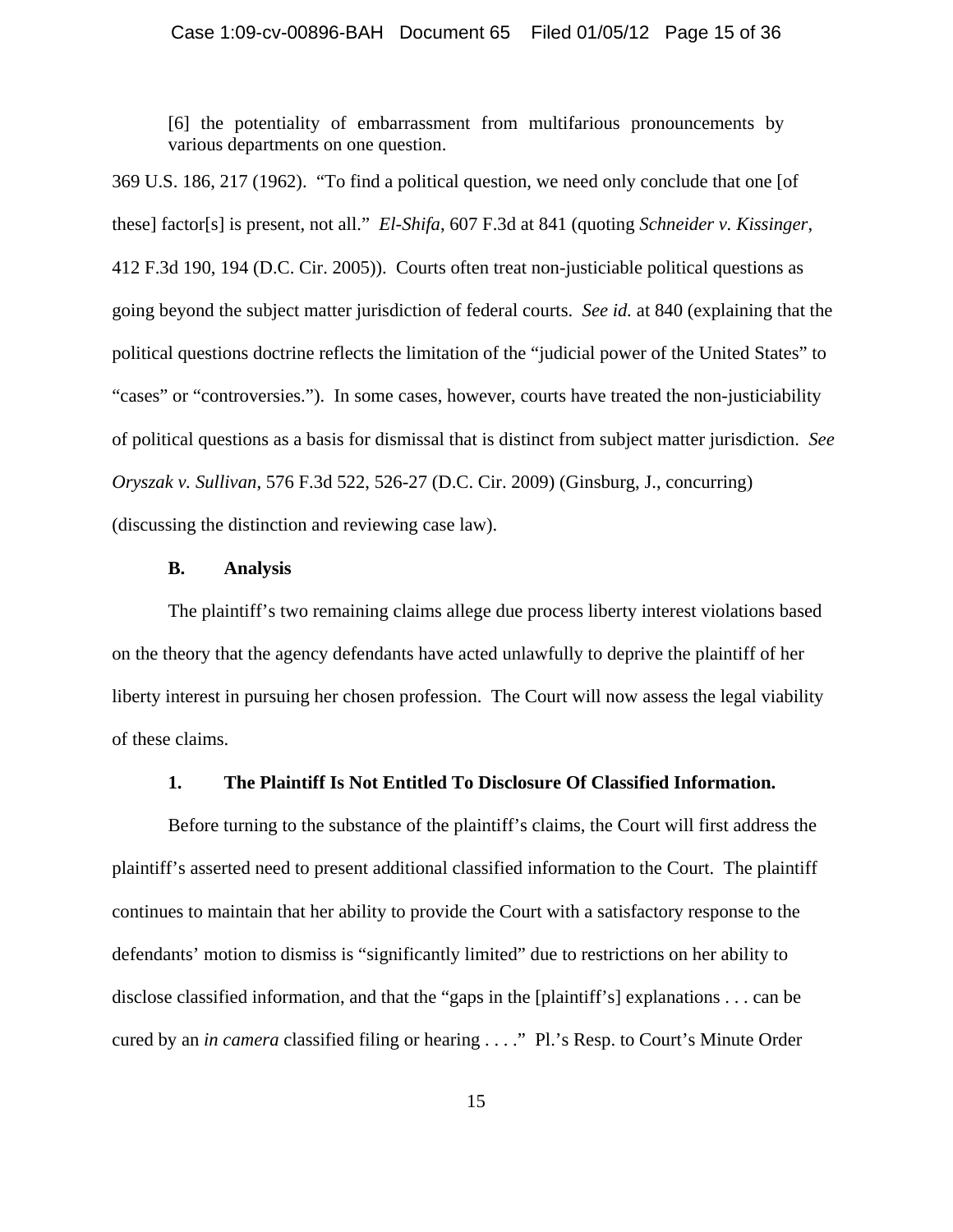### Case 1:09-cv-00896-BAH Document 65 Filed 01/05/12 Page 16 of 36

Dated Sept. 16, 2011 on Matters Relating to the Government's Pending Mot. to Dismiss Counts II and V ("Pl.'s Resp."), ECF No. 54, at 1-2. The Court finds that it should consider the pending motion to dismiss without affording the plaintiff any additional opportunity to present classified information to the Court for the following reasons.

Neither the Court nor the parties have located authority that directly controls a plaintiff's right to present classified information in a civil action. In the context of this case, however, there is little functional difference between the plaintiff's right to present classified information to the Court and the Court's ability to require the government to disclose classified information. The crux of the question is the Court's power to require the government to disclose classified information in litigation.<sup>4</sup> Upon review of the most pertinent authorities, the Court believes that it has the discretion to order disclosure of classified information to the Court in a civil case where the information is material to the resolution of disputed legal issues and where alternatives to reliance upon classified information are inadequate to satisfy the interests of justice. *See In re Sealed Case*, 494 F.3d 139, 154 (D.C. Cir. 2007) (noting in a civil case that "nothing in this

<sup>4</sup> Even if the Court had granted the plaintiff's motion for an *in camera* session to disclose classified information to the Court, the plaintiff and her counsel still might have risked sanction from the Executive Branch for violation of security agreements that restrict disclosure of classified information. *See* Hr'g Tr. (rough) at 46, May 26, 2011 (according to plaintiff's counsel, a court order providing logistical support for classified filings "protects the information, but it doesn't protect me from internal discipline."). The alternative that would more clearly enable the plaintiff and her counsel to avoid violating any such agreements would be for the Court to order the government to disclose the classified information the plaintiff wishes to communicate to the Court. If the Court had ordered the government to disclose classified information, the government would then have had an opportunity to assert any privileges, such as the state secrets privilege, that the government considered applicable. Relatedly, greater cooperation between the plaintiff and the government may have also avoided some of the disputes over classified information in this case. The government asserts that "in the long history of this case, Plaintiff and her counsel have had numerous opportunities to consult with the Government regarding whether information pertaining to this matter is or is not classified," but have not done so. Defs.' Opp'n at 11. The defendants suggest that it is "quite possible . . . that the information referred to [by the plaintiff as classified] may be discussed in an unclassified way or may, as it turns out, not be classified at all," but that there has been no way for the government to assess this possibility since the plaintiff has "steadfastly refused to provide the Government the opportunity to do so." *Id.* Indeed, as with the September 15, 2011 public notice concerning the June 24, 2011 *ex parte* filing, the government may have voluntarily disclosed to the Court the classified information the plaintiff wished to communicate.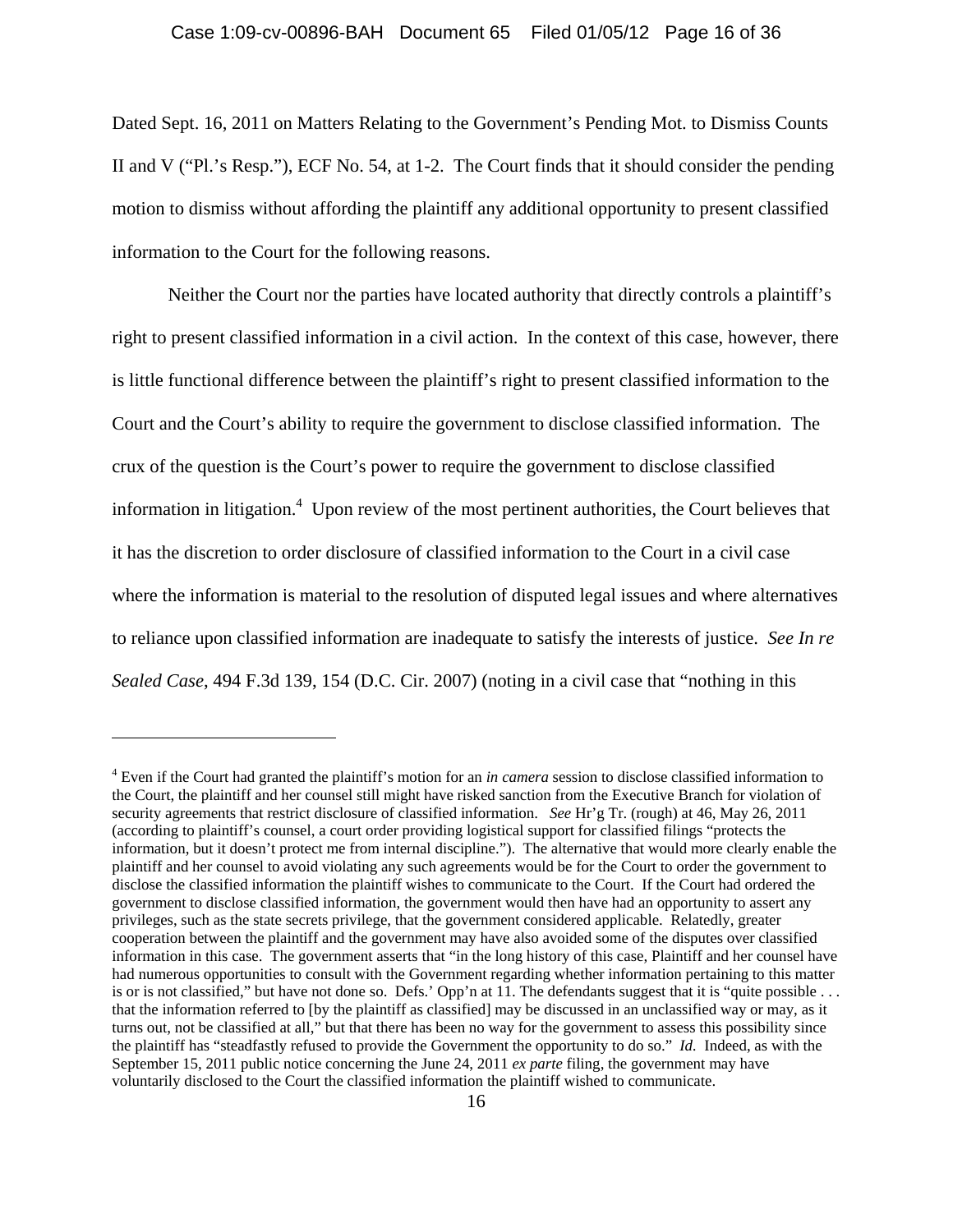### Case 1:09-cv-00896-BAH Document 65 Filed 01/05/12 Page 17 of 36

opinion forecloses a determination by the district court that some of the protective measures in [the Classified Information Procedures Act ('CIPA')], 18 U.S.C. app. III, which applies in criminal cases, would be appropriate, as [plaintiff] urges, so that his case could proceed."); *see also Webster v. Doe*, 486 U.S. 592, 604 (1988) ("[T]he District Court has the latitude to control any discovery process . . . so as to balance respondent's need for access to proof which would support a colorable constitutional claim against the extraordinary needs of the CIA for confidentiality and the protection of its methods, sources, and mission."); 28 C.F.R. § 17.17 (Department of Justice regulation stating that "[i]n judicial proceedings other than Federal criminal cases where CIPA is used, the Department, through its attorneys, shall seek appropriate security safeguards to protect classified information from unauthorized disclosure, including. . . [a] determination by the court of the relevance and materiality of the classified information in question" and listing other potential safeguards); *cf. Al Odah v. United States*, 559 F.3d 539, 544, 547 (D.C. Cir. 2009) ("[B]efore the district court may compel the disclosure of classified information, it must determine that the information is both relevant and material . . . [B]efore ordering disclosure of classified material to counsel, the court must determine that alternatives to disclosure would not effectively substitute for unredacted access.") (emphasis in original).

In this case, in order to facilitate the Court's determination of whether to hold the *in camera* classified session requested by the plaintiff, the Court has repeatedly asked the plaintiff to provide some indication of the relevance of classified information to the legal viability of her claims.5 *See, e.g.*, May 26, 2011 Order ("[T]he plaintiff shall note the specific legal issues for

1

<sup>&</sup>lt;sup>5</sup> Under CIPA, a criminal defendant who intends to rely on classified information must provide notice of that intention to the United States and to the Court, including "a brief description of the classified information." 18 U.S.C. app. III, § 5. The United States may then request a hearing "to make all determinations concerning the use, relevance, or admissibility of classified information . . . ." *Id.* § 6. In this case, despite the Court's requests and the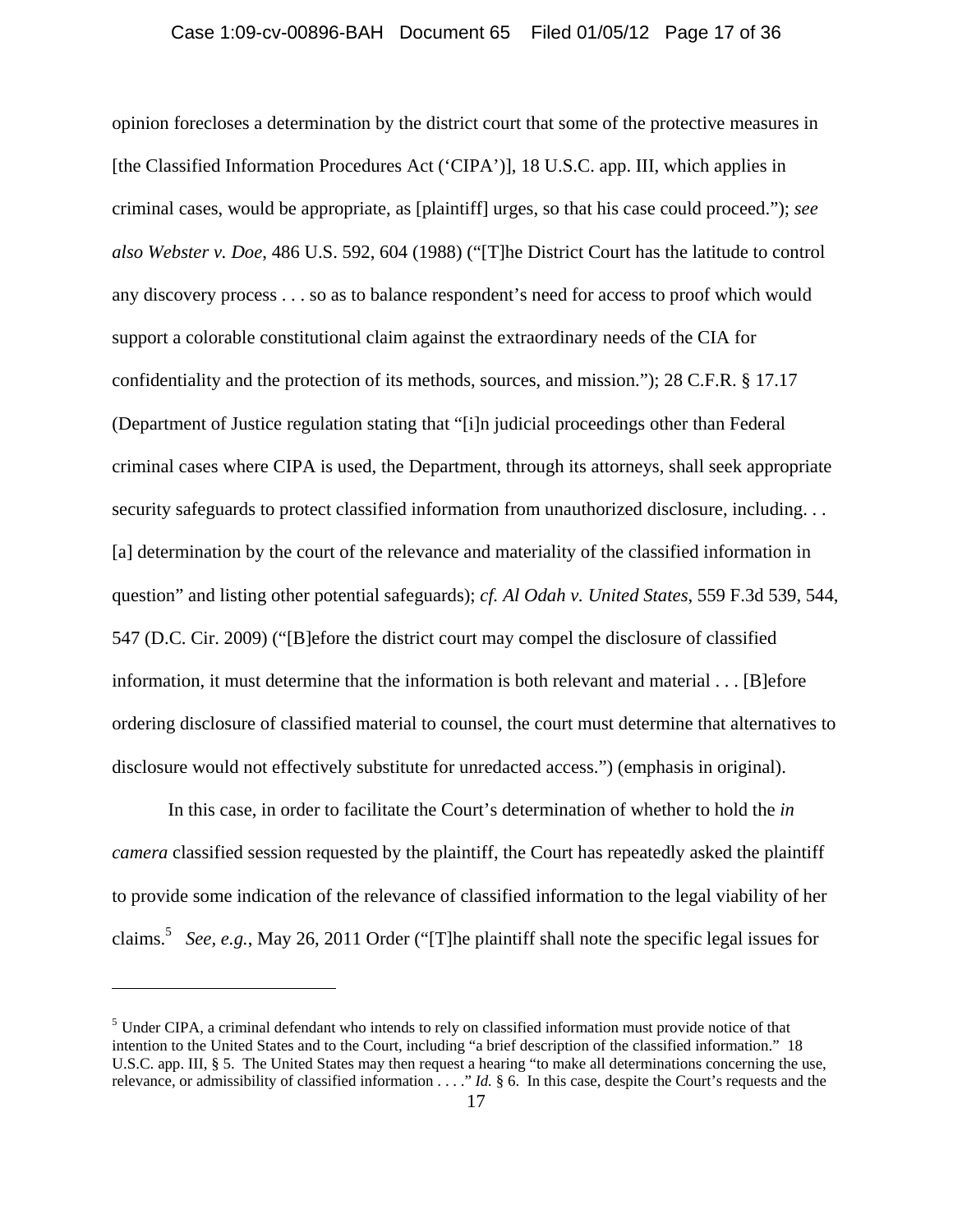#### Case 1:09-cv-00896-BAH Document 65 Filed 01/05/12 Page 18 of 36

which resolution, in the plaintiff's view, requires the Court to assess facts that implicate classified information. The plaintiff shall identify the need to rely on classified information with respect to any particular claim as precisely as possible without disclosing any classified information."). Given plaintiff's counsel's concerns about preparing a written memorandum to provide the Court with greater specificity regarding the plaintiff's need to rely on classified information, the Court offered to hold a closed session of Court before security-cleared personnel during which plaintiff's counsel could provide the information orally. Plaintiff's counsel affirmatively declined the invitation to participate in such a closed session. Hrg. Tr. at 7-9, Sept. 16, 2011. In its Minute Order dated September 16, 2011, the Court again sought clarity regarding the plaintiff's purported need to rely on classified information by requiring the plaintiff to file "a list of the discrete legal issues, identified at the motions hearing, for which the plaintiff believes disclosure of classified information to the Court is necessary." The plaintiff responded that "her ability to comply with this particular portion of the Court's Order is severely limited due to restrictions known to this Court" and, with respect to Counts 2 and 5 of the First Amended Complaint, the plaintiff noted only the following generic issue as one requiring classified disclosures: "De Sousa's Presentation To The Court Of Evidence Concerning Her Current Fifth Amendment Claims (as well as any amended Fifth Amendment claims)." This extremely generalized response did not provide the Court with any further information about the relevance of classified information to the plaintiff's existing claims.<sup>6</sup> Moreover, the plaintiff's counsel

procedures suggested by the Court, the plaintiff has not provided any description, even in broad strokes, of the classified information she seeks to rely upon. 6

<sup>&</sup>lt;sup>6</sup> Insofar as the plaintiff's counsel stated at oral argument that classified information was necessary to provide the details of the plaintiff's alleged constructive discharge and what led to it, *see* Hr'g Tr. at 56, Sept. 16, 2011, the Court finds that such information is not necessary for the Court's decision on the pending motion to dismiss. As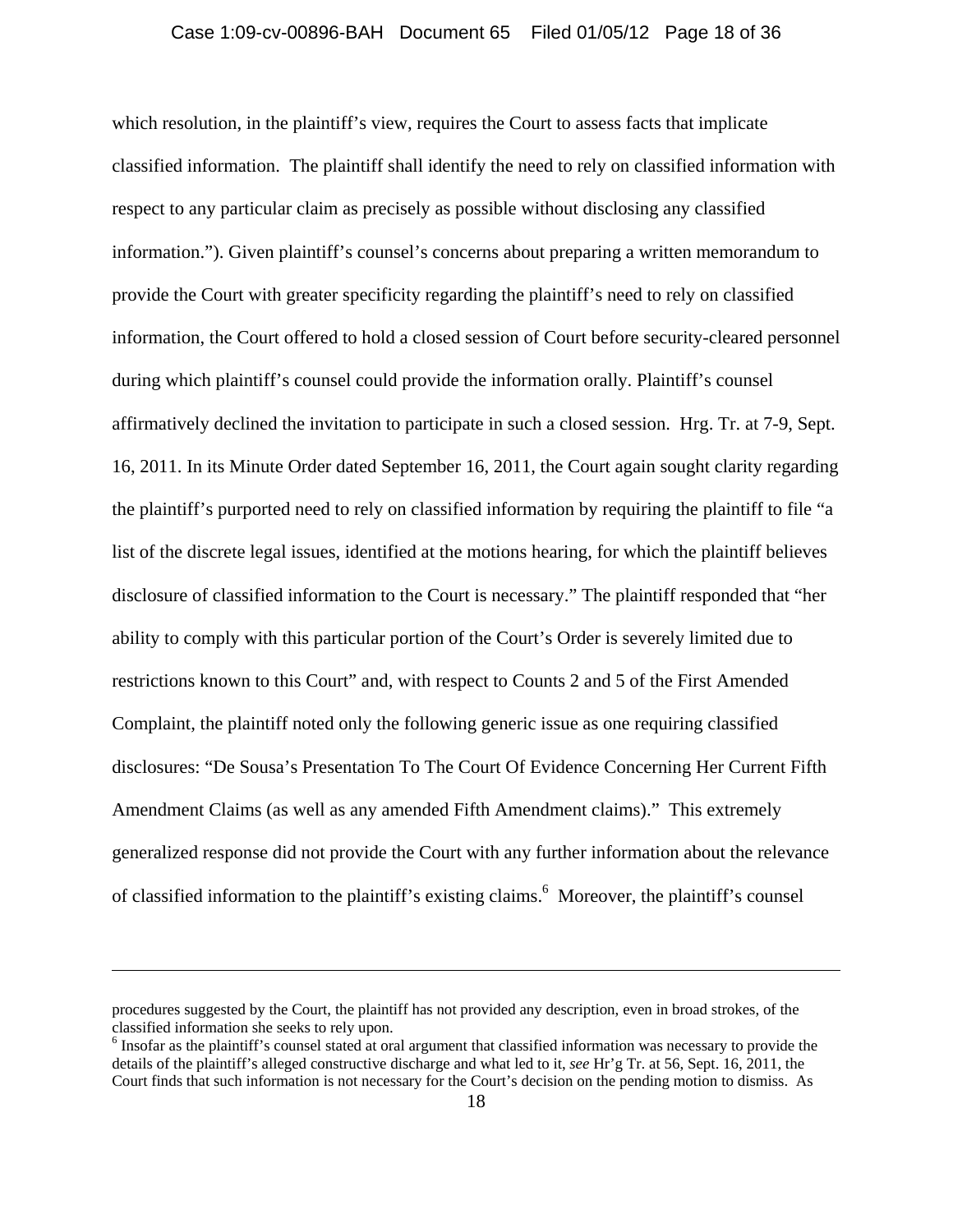#### Case 1:09-cv-00896-BAH Document 65 Filed 01/05/12 Page 19 of 36

indicated at oral argument that "one of the key aspects of what was causing . . . a lot of concern" in terms of the classified information he sought to disclose to the Court had already been revealed in the government's June 24, 2011 submission. Hr'g Tr. at 13, Sept. 16, 2011.

While the Court recognizes the difficulty of asking the plaintiff to indicate the relevance of classified information without actually revealing that information, the Court does not find it unreasonable to require the plaintiff to indicate, at a minimum, whether additional disclosure beyond that of the June 24, 2011 submission was necessary and, if so, the potential genre of the classified information and how it would generally fit into the plaintiff's claims before the Court orders an *in camera* classified session over the objection of the government. Moreover, a motion to dismiss is generally decided solely on the basis of the pleadings. *See Wheeler v. Georgetown Univ. Hosp.*, 788 F. Supp. 2d 1, 3 (D.D.C. 2011)*.* The plaintiff here filed her original Complaint and then subsequently amended the Complaint without raising the need to rely on classified information. Accordingly, the Court declines to sanction further inquiry into classified materials before considering the legal viability of the counts pled in the First Amended Complaint. The Court now turns to the merits of those claims.

## **2. Plaintiff's Entitlement To Diplomatic Or Consular Immunity In Italy Is Non-Justiciable.**

Although the plaintiff dropped her Administrative Procedure Act claim based on the State Department's alleged failure to invoke or waive immunity on her behalf in the Italian court proceedings, the plaintiff, to some extent, continues to press the Court to decide whether she was "entitled" to diplomatic or consular immunity. *See* Pl.'s Resp. at 4 ("De Sousa seeks only a

explained further *infra*, even assuming, *arguendo*, that a constructive discharge occurred, the Court would dismiss the plaintiff's remaining claims.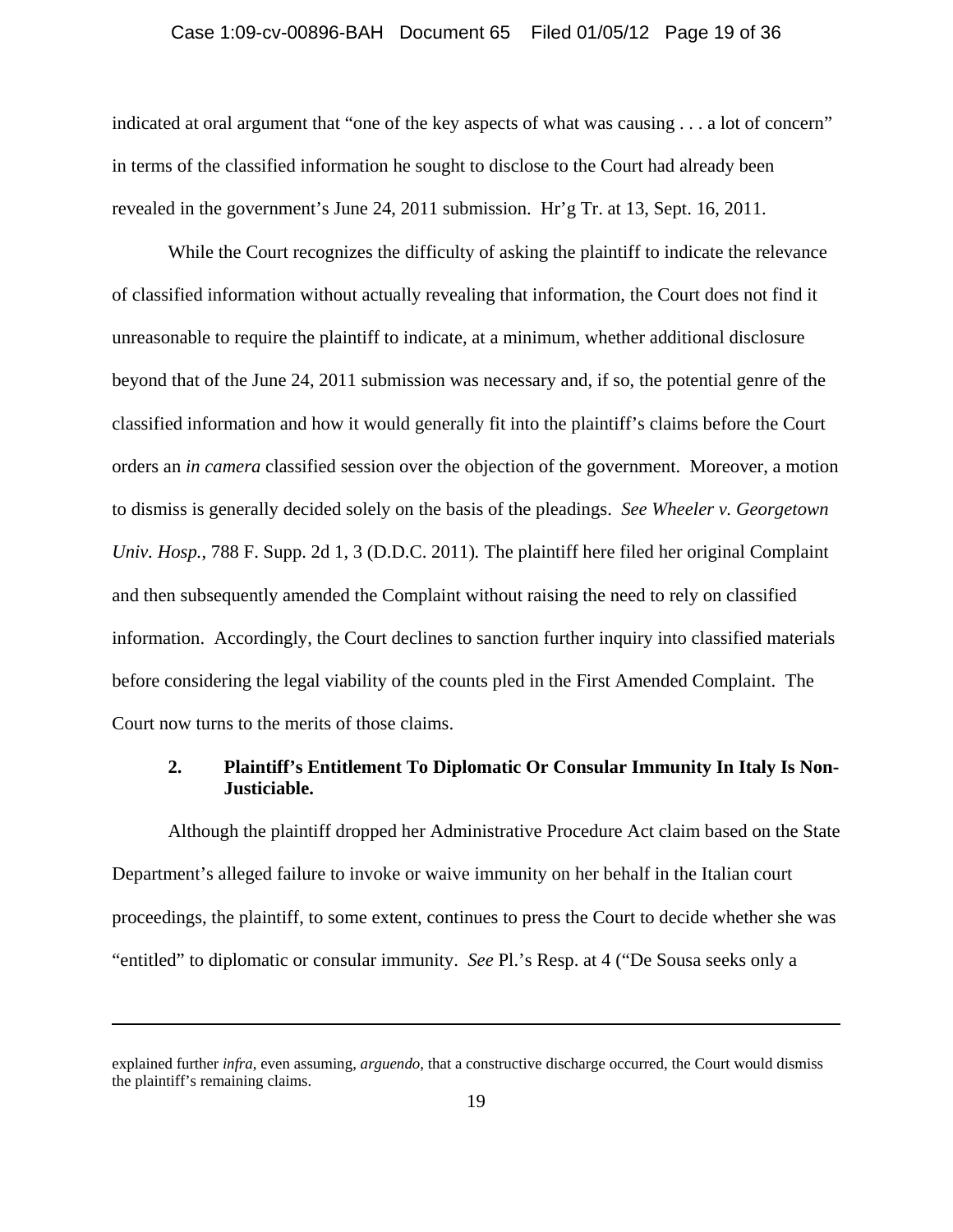### Case 1:09-cv-00896-BAH Document 65 Filed 01/05/12 Page 20 of 36

judicial determination regarding whether she is entitled, as a matter of fact and/or law, to immunity and the opportunity – whether through an internal name-clearing hearing or the submission of written evidence – to address the allegations in the Italian criminal proceedings to ensure no further harm befalls her here in the United States, particularly with respect to her employment opportunities."). The plaintiff's entitlement to immunity, however, is a political question that lies beyond the competence of this Court. *See El-Shifa*, 607 F.3d at 841 ("[N]o justiciable 'controversy' exists when parties seek adjudication of a political question.") (quoting *Massachusetts v. EPA*, 549 U.S. at 516).

The plaintiff appears to argue that the Court should separate the threshold question of the plaintiff's potential eligibility for diplomatic or consular immunity under relevant international treaties from the foreign policy question of whether the United States should have asserted immunity on the plaintiff's behalf in the Italian court.<sup>7</sup> The Court rejects this argument. The plaintiff has not presented any authority that would support divorcing the assessment of an individual's potential eligibility for immunity from the ultimate question of entitlement to immunity, which, as discussed below, amounts to a foreign policy determination. Moreover, the plaintiff has not identified any way that her request for an independent ruling on her eligibility for immunity affects her remaining Fifth Amendment claims. The plaintiff suggested at oral argument that she wants a judicial ruling on her qualifications for immunity so that she may "articulate to [potential employers] that, instead of being a convicted criminal, she's caught up in . . . political games . . . between the countries. . . ." Hr'g Tr. at 44, Sept. 16, 2011. Yet a judicial

 $<sup>7</sup>$  Such a threshold assessment of the plaintiff's eligibility for immunity would appear to require analysis of questions</sup> including, for example, whether the plaintiff's alleged conduct in Italy could be deemed to be "acts performed in the exercise of consular functions." *See* VCCR, art. 43.1 ("Consular officers and consular employees shall not be amenable to the jurisdiction of the judicial or administrative authorities of the receiving State in respect of acts performed in the exercise of consular functions."); *see also id.*, art. 5 (defining consular functions).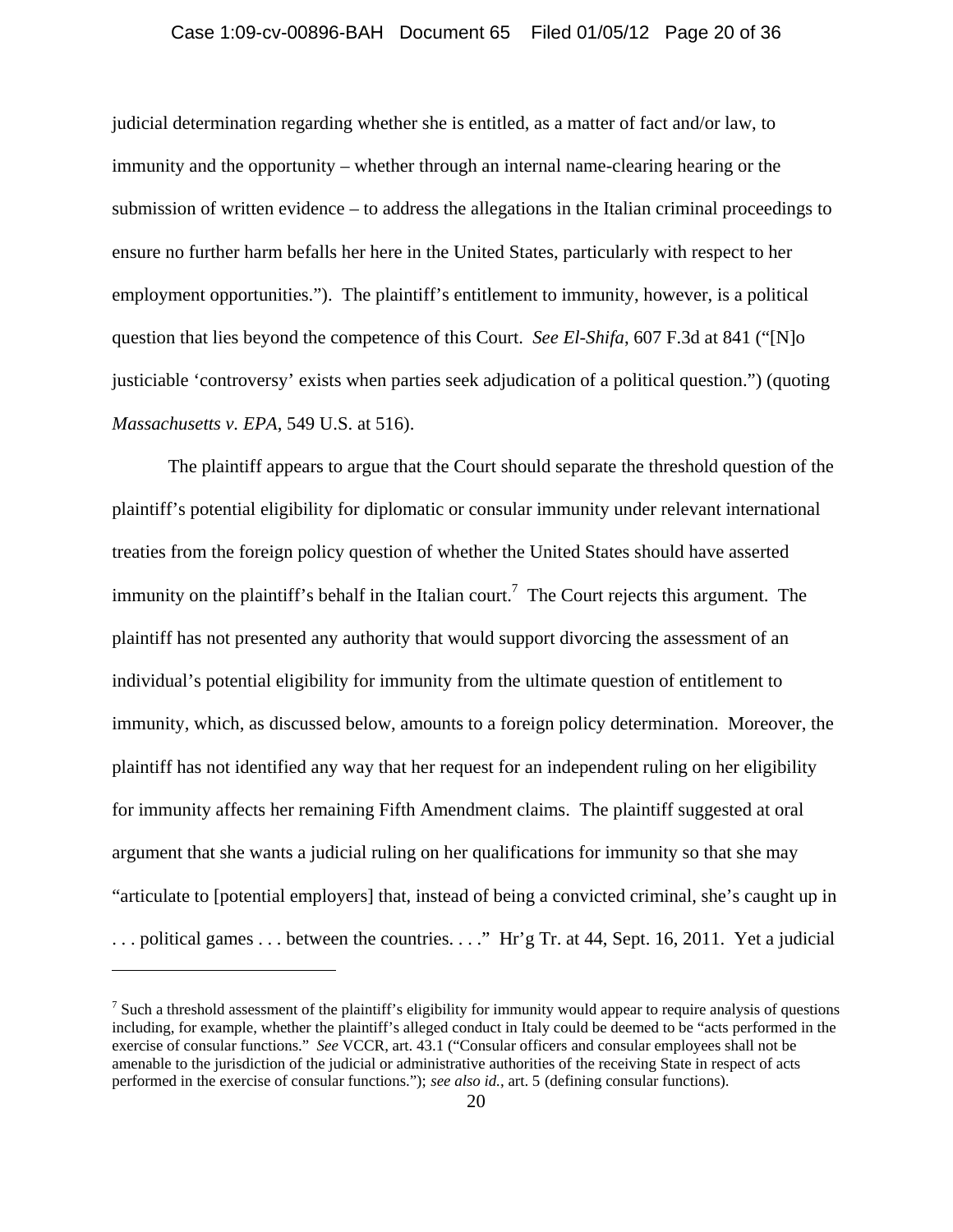### Case 1:09-cv-00896-BAH Document 65 Filed 01/05/12 Page 21 of 36

ruling on this issue would not be material to the disposition of the plaintiff's Fifth Amendment claims and this Court may not issue advisory opinions on questions that have no bearing on the legal issues before the Court. *See Chamber of Commerce v. EPA*, 642 F.3d 192, 199 (D.C. Cir. 2011) ("Because Article III limits federal judicial jurisdiction to cases and controversies, *see* U.S. Const. art. III, § 2, federal courts are without authority to render advisory opinions or to decide questions that cannot affect the rights of litigants in the case before them.") (internal quotation marks and alteration omitted).

The plaintiff's entitlement (or not) to diplomatic or consular immunity in the Italian proceeding is a non-justiciable foreign policy question. *El-Shifa*, 607 F.3d at 844 ("[C]ourts cannot reconsider the wisdom of discretionary foreign policy decisions."). The relevant international treaties on diplomatic and consular immunity make clear that the immunities set forth in those treaties are to benefit states and not individuals. *See* Vienna Convention on Consular Relations, pmbl., Apr. 24, 1963, [1970] 21 U.S.T. 77, T.I.A.S. No. 6820 (hereinafter, "VCCR") ("[T]he purpose of such privileges and immunities is not to benefit individuals but to ensure the efficient performance of functions by consular posts on behalf of their respective States."); Vienna Convention on Diplomatic Relations, pmbl., Apr. 18, 1961, [1972] 23 U.S.T. 3227, T.I.A.S. No. 7502 (hereinafter, "VCDR") ("[T]he purpose of such privileges and immunities is not to benefit individuals but to ensure the efficient performance of the functions of diplomatic missions as representing States."). Further, the treaties expressly provide that the state sending the diplomat or consular official may waive any immunity. *See* VCCR, art. 45(1) ("The sending State may waive, with regard to a member of the consular post, any of the privileges and immunities provided for in Articles 41, 43 and 44."); VCDR, art. 32(1) ("The immunity from jurisdiction of diplomatic agents and of persons enjoying immunity under Article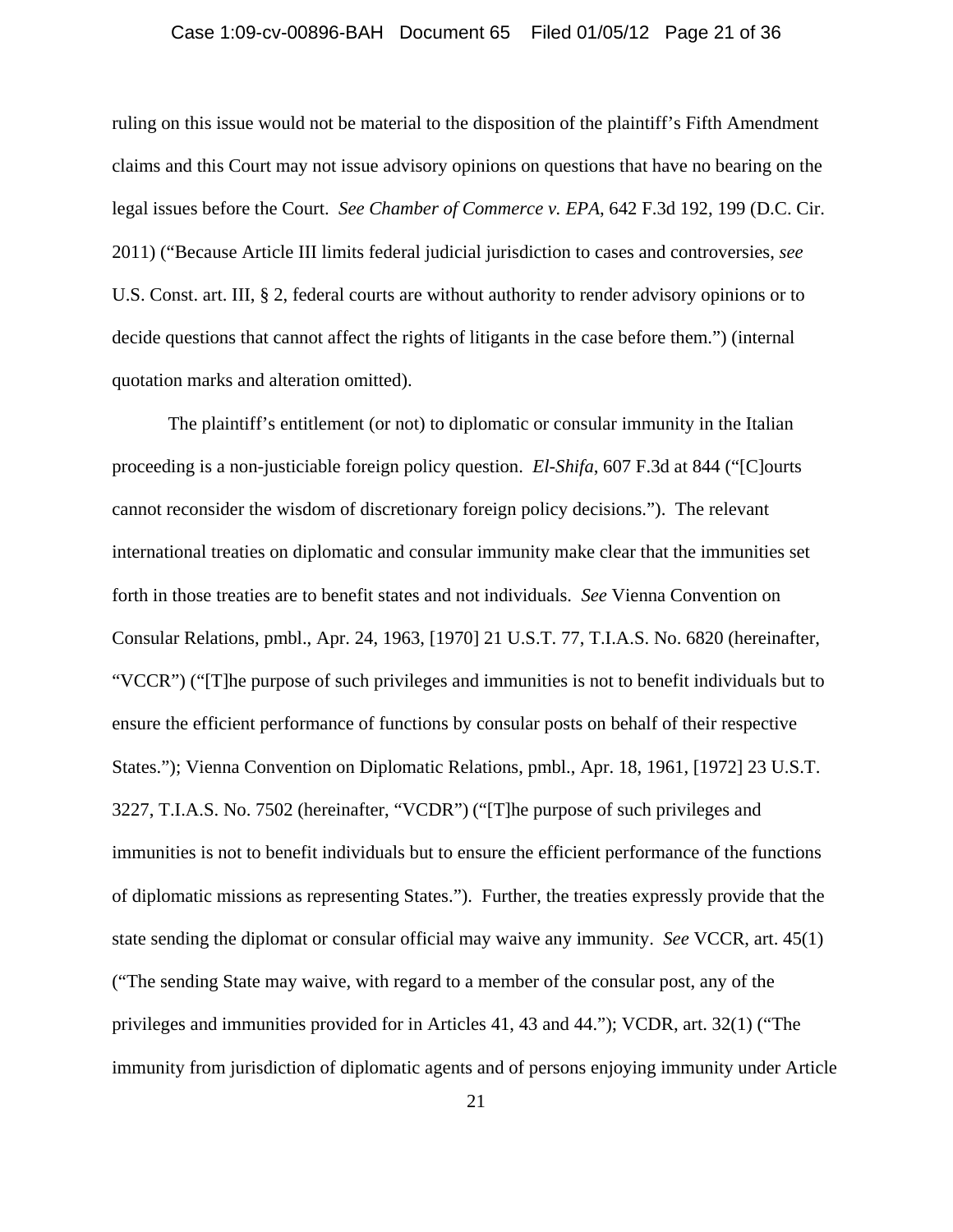#### Case 1:09-cv-00896-BAH Document 65 Filed 01/05/12 Page 22 of 36

37 may be waived by the sending State."); *see also* Restatement (3d) of Foreign Relations Law of the United States (1987) § 464, cmt. j. ("Immunities under this section, even when they relate to private acts, are not the personal rights of the individual agent, but are conferred by international law on the sending state. The immunity therefore may be waived by that state . . . ."). Thus, while the plaintiff contends that there is a "judicially discoverable and manageable standard that exists to determine whether, as a pure question of fact or law, De Sousa was entitled to immunity under the applicable international treaties," Pl.'s Resp. at 5, the Court disagrees. The decision to assert, not to assert, or to waive immunity for U.S. personnel in a foreign judicial proceeding is a foreign policy question committed to the Executive Branch. *See El-Shifa*, 607 F.3d at 841 ("Disputes involving foreign relations . . . are quintessential sources of political questions.") (internal quotation marks omitted); *see also id.* (noting that "a lack of judicially discoverable and manageable standards" is indicative of a non-justiciable political question) (citing *Baker*, 369 U.S. at 217). While not all claims implicating foreign relations are non-justiciable political questions, the plaintiff's arguments here do not identify any way in which the government has violated the provisions of relevant treaties, applicable statutes, or any other rule of law against which the Court might competently assess the government's conduct. Rather, the government is alleged to have undertaken an action – the non-assertion of immunity on behalf of De Sousa in a foreign judicial proceeding – that is within its discretion.

The plaintiff cites several cases where courts have assessed whether an individual is entitled to diplomatic immunity from prosecution in the United States to argue that judicially manageable standards for assessing entitlement to immunity do exist. *See* Pl.'s Resp. at 5 (citing cases). None of these cases, however, involve judicial review of the assertion, non-assertion, or waiver of diplomatic or consular immunity *by the United States in a foreign judicial proceeding*.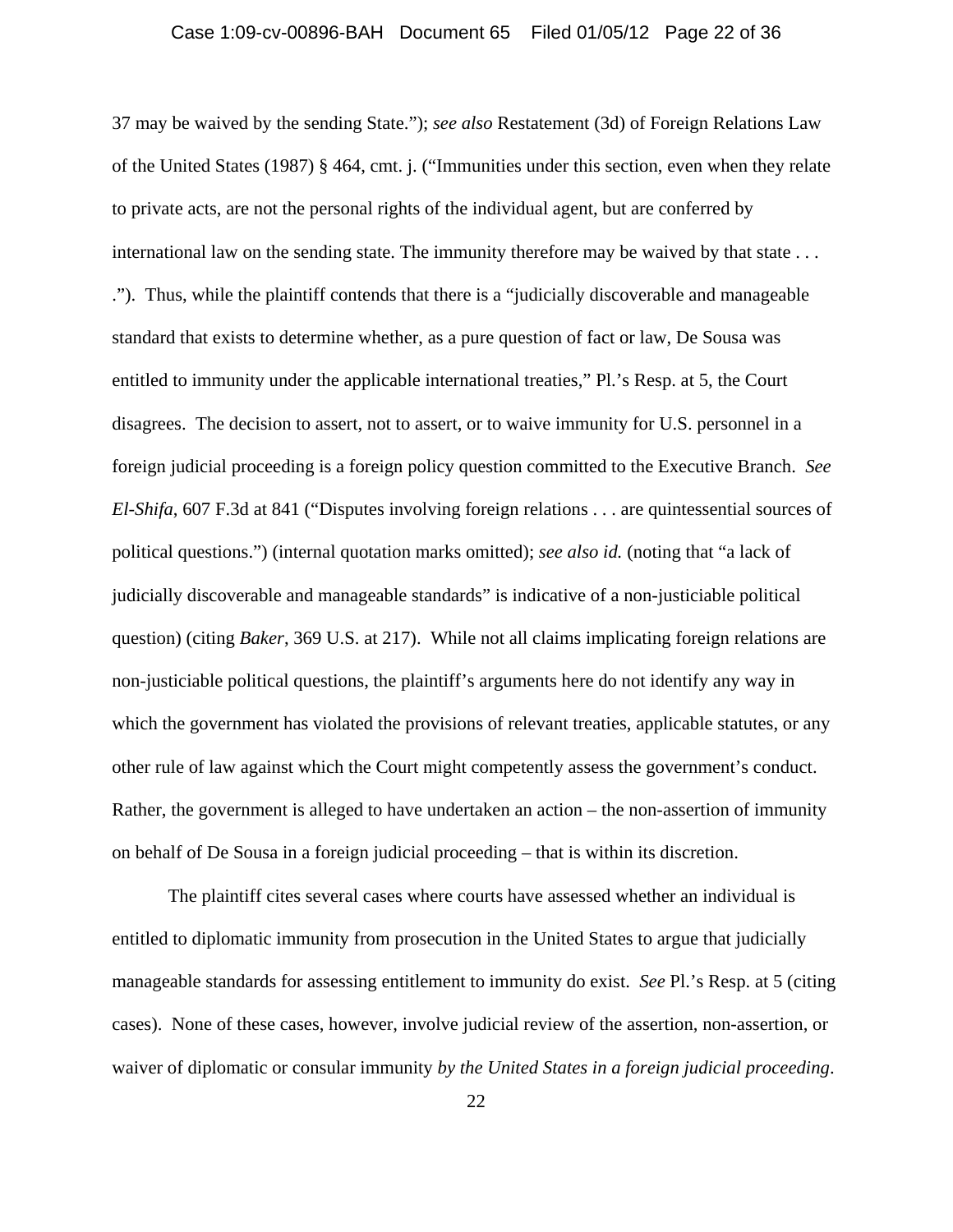#### Case 1:09-cv-00896-BAH Document 65 Filed 01/05/12 Page 23 of 36

The plaintiff identified no authority that governs the Executive Branch's discretion regarding when to assert immunity on behalf of U.S. diplomats in foreign nations. In any event, the authorities cited by plaintiff, although inapposite, nonetheless demonstrate substantial deference to and reliance upon the views of the Executive Branch. *See United States v. Al-Hamdi*, 356 F.3d 564, 569-573 (4th Cir. 2004) ("We give 'substantial deference' to the State Department's interpretation of a treaty, and in the context of diplomatic immunity, the receiving state always has had 'broad discretion to classify diplomats.'"); *Kumari Sabbithi v. Waleed KH N.S. Al Saleh*, 605 F. Supp. 2d 122, 126 (D.D.C. 2009) ("In view of the State Department's determination that the defendants are diplomats and its certification that as diplomats they are immune from suit pursuant to the Vienna Convention, the Court concludes that these defendants are entitled to diplomatic immunity.").

In this case, the plaintiff seeks to challenge an essentially discretionary policy decision of the United States regarding whether to assert immunity for that employee in a foreign nation. This type of claim presents a political question that this Court cannot answer. *El-Shifa*, 607 F.3d at 843-44 ("The conclusion that the strategic choices directing the nation's foreign affairs are constitutionally committed to the political branches reflects the institutional limitations of the judiciary and the lack of manageable standards to channel any judicial inquiry into these matters. . . . We must decline to reconsider what are essentially policy choices . . . .").

# **3. The Plaintiff's Due Process Claim Against The State Department Fails As A Matter Of Law.**

In Count 2 of the First Amended Complaint, the plaintiff alleges that the State Department deprived her of a liberty interest without due process of law by foreclosing her ability to pursue her chosen profession. Specifically, the plaintiff alleges that the State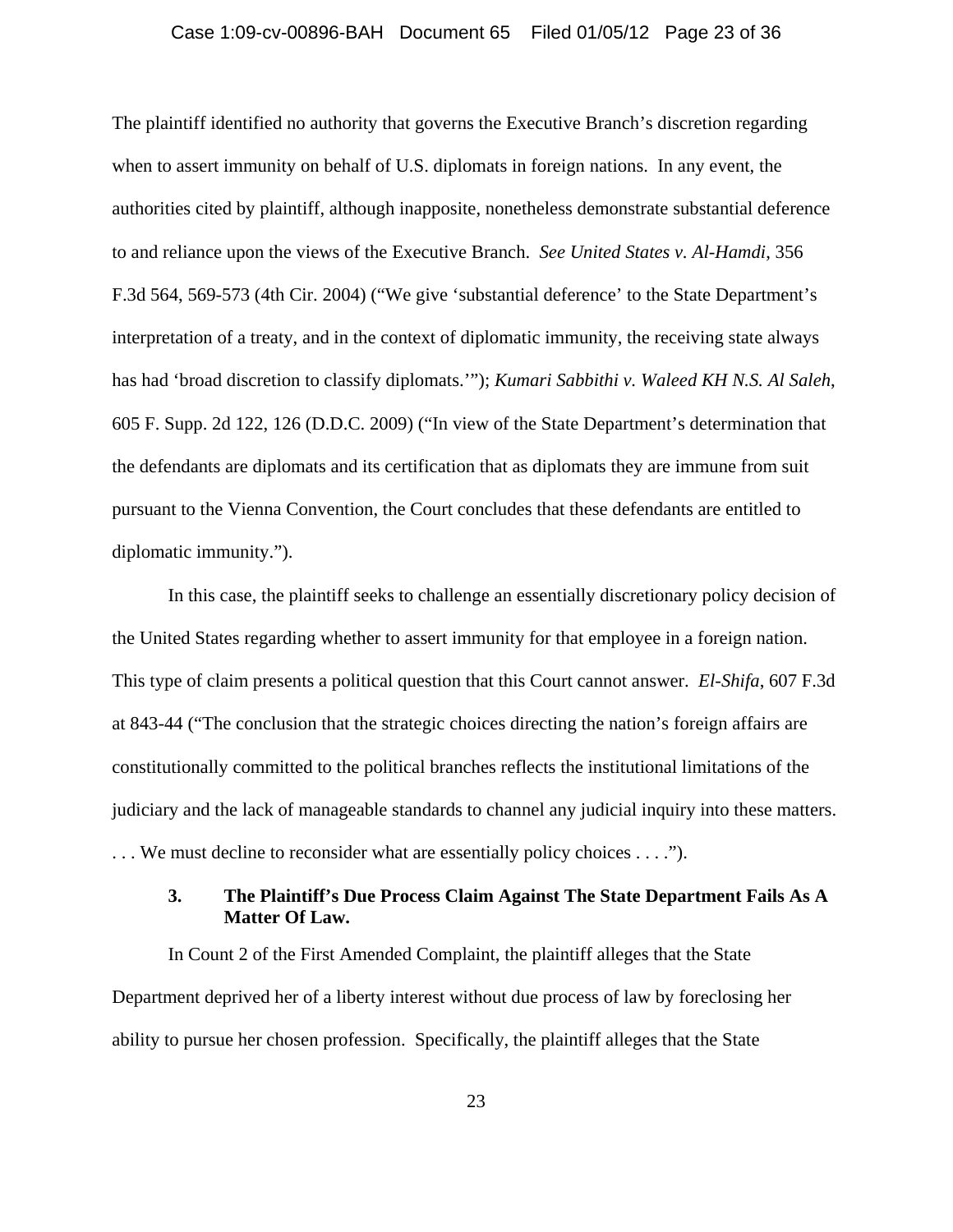### Case 1:09-cv-00896-BAH Document 65 Filed 01/05/12 Page 24 of 36

Department "constructively permitted inaccurate and defamatory information regarding De Sousa to be publicly reported world-wide and to be utilized as a basis for her criminal conviction." Am. Compl. ¶ 88. According to the plaintiff, "[t]his information has publicly impugned De Sousa's reputation such that she is broadly precluded from pursuing her chosen profession." *Id.* The State Department allegedly "failed to accord De Sousa any semblance of due process and denied her full administrative rights, including an internal name-clearing hearing," and, as a result, "De Sousa was effectively forced to resign." *Id.* ¶¶ 89-90. "Because De Sousa was not afforded due process rights before or after she was constructively forced to resign, she was deprived of the ability to challenge the accuracy of the evidence underlying the Italian proceedings and which can be found within her personnel and/or security files at [the State Department]." *Id. ¶* 91. The plaintiff concludes that the State Department has "consequently automatically excluded De Sousa from participating in her chosen profession," depriving her of a liberty interest in pursuing her chosen profession. *Id.* ¶ 92.

To state a due process claim based on the defamatory actions of government officials, as the plaintiff attempts here, a plaintiff may proceed under one of two theories: (1) a "reputationplus" theory; or (2) a "stigma or disability" theory. *Okpala v. District of Columbia*, No. 09- 1948, 2011 WL 4936956, at \*2 (D.D.C. 2011) (citing *O'Donnell v. Barry*, 148 F.3d 1126, 1139- 40 (D.C. Cir. 1998)). The reputation-plus theory requires "the conjunction of official defamation and adverse employment action." *O'Donnell*, 148 F.3d at 1140. "To state a reputation-plus claim, a plaintiff must allege defamation that is *accompanied* by a discharge from government employment or at least a demotion in rank and pay." *Evans v. District of Columbia*, 391 F. Supp. 2d 160, 167 (D.D.C. 2005) (quoting *Mosrie v. Barry*, 718 F.2d 1151, 1161 (D.C. Cir. 1983)). Under the "stigma or disability" theory, a plaintiff must show "the combination of an adverse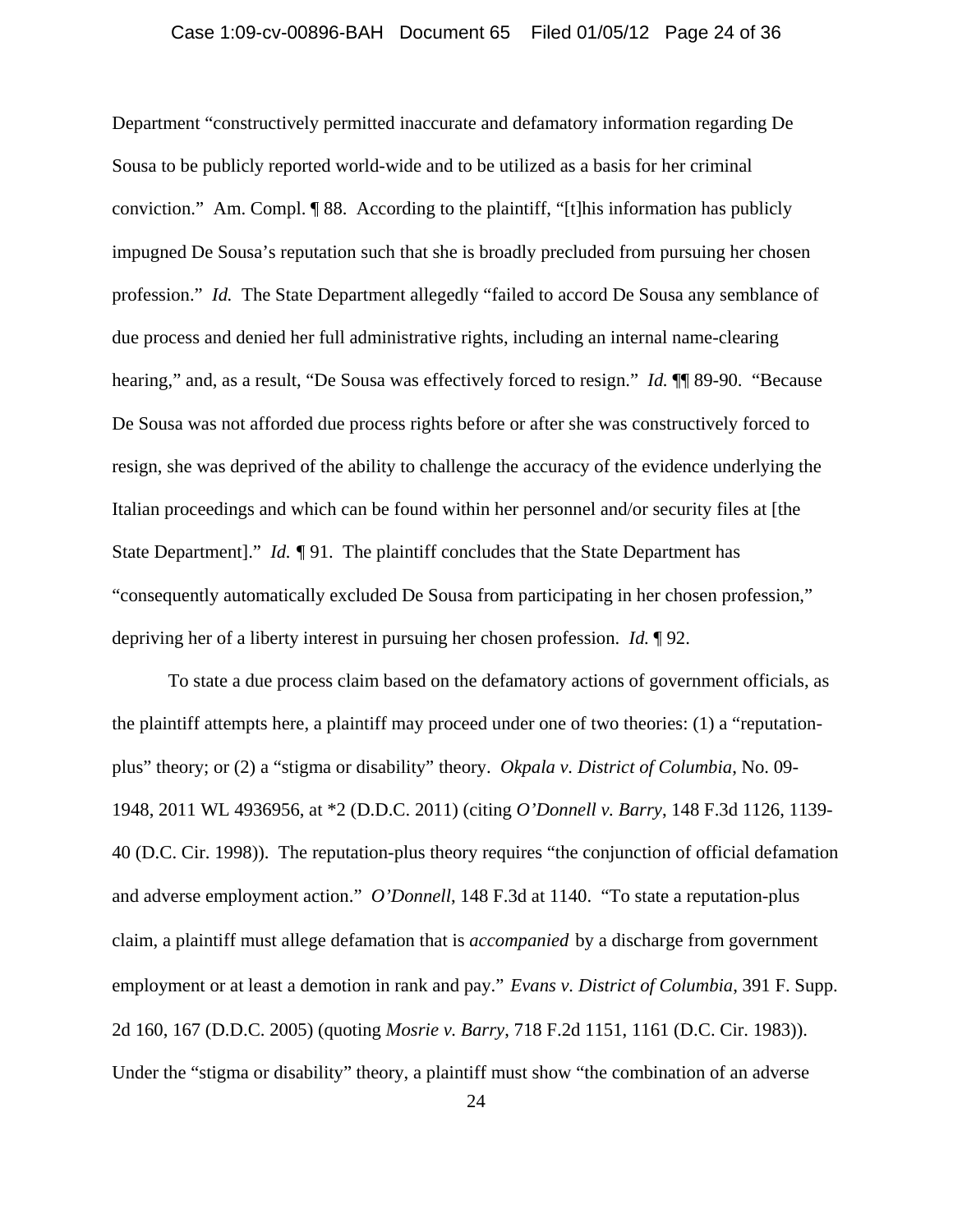### Case 1:09-cv-00896-BAH Document 65 Filed 01/05/12 Page 25 of 36

employment action and 'a stigma or other disability that foreclosed [the plaintiff's] freedom to take advantage of other employment opportunities.'" *Id*. (quoting *O'Donnell*, 148 F.3d at 1140). This "stigma or disability" claim "differs from a 'reputation-plus' claim in that the complaint turns not on official speech, 'but on a continuing stigma or disability arising from official action.'" *Id*. (quoting *O'Donnell*, 148 F.3d at 1140). "Such a stigma or disability may be found where the official action either (a) automatically bars plaintiff from a specific set of positions within the government, or (b) generally blocks him from pursuing employment in his chosen field of interest." *Id*.

The plaintiff appears to argue that both theories might sustain her due process claim and she relies on her alleged constructive discharge as the adverse employment action or discharge underlying the claim. *See* Pl.'s Resp. at 6-9; *id.* at 6 ("De Sousa can demonstrate that a constructive discharge, even if by way of resignation, can constitute an adverse employment action."). One court in this Circuit, however, has held that a resignation in circumstances constituting a constructive discharge is insufficient as a matter of law to establish a due process liberty interest violation under either theory. *See Evans*, 391 F. Supp. 2d at 168; *see also M.K. v. Tenet*, 196 F. Supp. 2d 8, 15 (D.D.C. 2001) (dismissing a "stigma or disability" claim for failure to meet the threshold of official government action where the plaintiff retired to avoid termination); *but see Hill v. Borough of Kutztown*, 455 F.3d 225, 238 (3d Cir. 2006). Even assuming, *arguendo*, that a constructive discharge could establish a due process liberty interest violation and that the plaintiff has adequately alleged a constructive discharge, the plaintiff's claims in this case would still fail.

The plaintiff's claims fail under the reputation-plus theory because the plaintiff has not alleged any official defamation. The plaintiff argues that "the 'reputation-plus' prong can be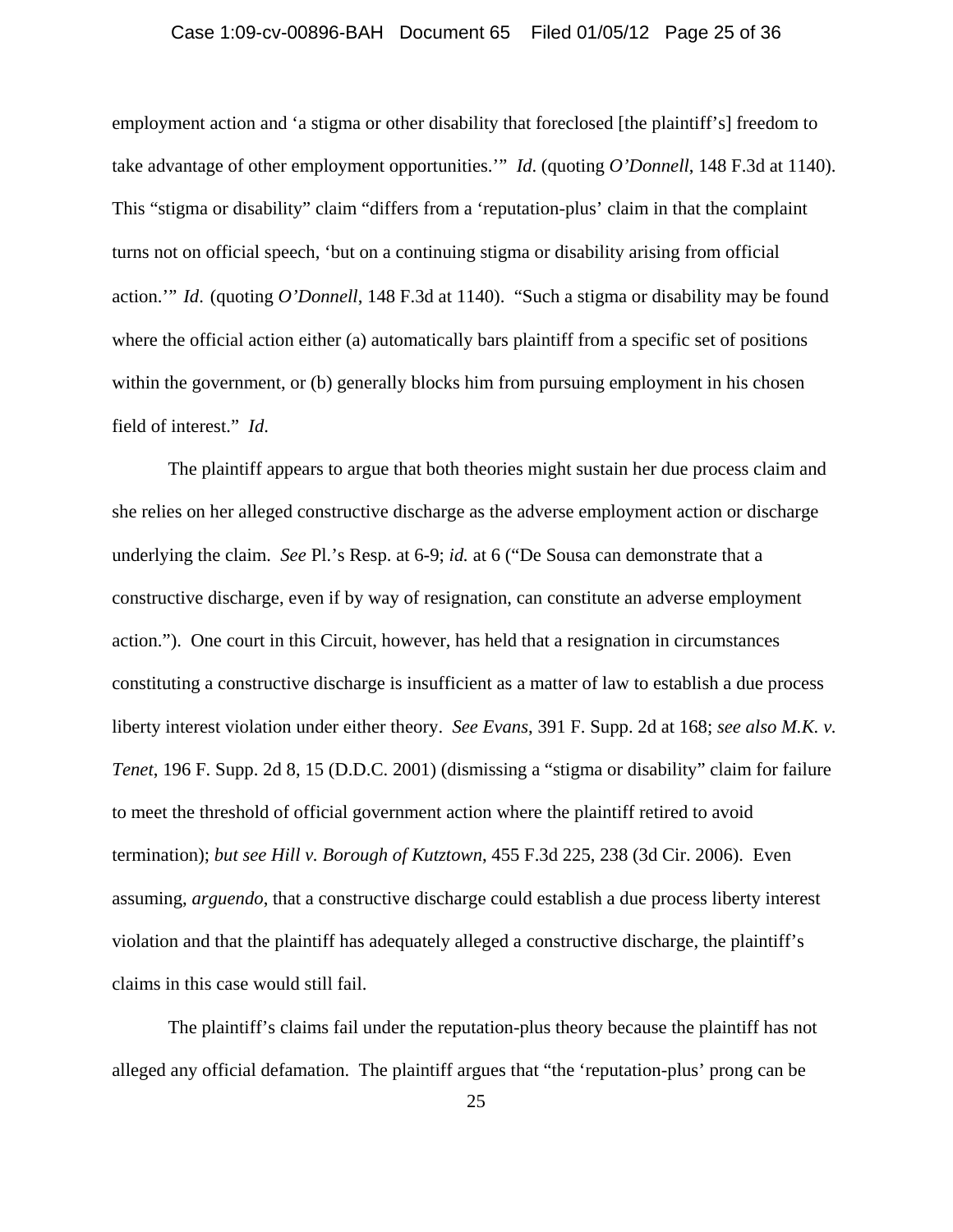satisfied by demonstrating that particular defamatory information contained within an individual's personnel file is available to future employers," Pl.'s Resp. at 7, but the plaintiff's assertion that defamatory information is contained within her personnel file is contradictory at best. The plaintiff contends that "[i]nformation regarding the alleged extraordinary rendition, as well as the details of De Sousa's actual conduct, is contained within her Government personnel and security files." Pl.'s Resp. at 7. Yet even assuming that allegation to be true, the plaintiff has failed to allege that De Sousa's personnel file contains *false* information about her, and a statement must be false to be defamatory. *See Graham v. U.S. Dep't of Justice*, No. 02- 1231, 2002 WL 32511002, at \*4 n.2 (D.D.C. Nov. 20, 2002). To the contrary, this description alleges that the personnel file reflects "De Sousa's actual conduct." Pl.'s Resp. at 7. Moreover, even if the plaintiff's personnel file did contain false information that could harm her reputation, there is no allegation that the State Department has ever publicized that information to any third party, which is also a requisite element of defamation.<sup>8</sup> See Graham, 2002 WL 32511002, at \*4 n.2; *see also Orange v. District of Columbia,* 59 F.3d 1267, 1274 (D.C. Cir. 1995) ("[I]njury to reputation cannot occur in the absence of public disclosure of the allegedly damaging statements*.*"); *Okpala*, 2011 WL 4936956, at \*3 (noting cases that "appear to require allegations that the defamatory statements were published outside of the Plaintiff's agency under the

<sup>&</sup>lt;sup>8</sup> The plaintiff cites Department of State regulations to suggest that the Department will publicize unspecified defamatory information about the plaintiff, but the Court finds this allegation lacking. The regulations permit the sharing of information from personnel files only under certain circumstances. *See* 3 Foreign Affairs § 2352.4-4 ("Authorized officials of other Federal agencies, international organizations, or State and local governments may review [personnel files] in cases where Foreign Service employees are being considered for detail, assignment, or secondment to the agency or organizational entity concerned *when HR/CDA/CDT approves such review*") (emphasis added); *id.* § 2352.4-3 ("[The Office of Personnel Management] may be granted access to the [personnel] files of current or former Foreign Service employees under the same procedures and conditions which apply to access by other non-Foreign Affairs agencies. See 3 FAH-1 H-2350 for procedures and guidelines concerning OPM access to [personnel files]."). The Court finds the existence of these regulations insufficient to demonstrate that any information – let alone false information – will be publicly disclosed about the plaintiff in a way that actually stigmatizes her reputation. *See Orange v. District of Columbia*, 59 F.3d 1267, 1274 (D.C. Cir. 1995).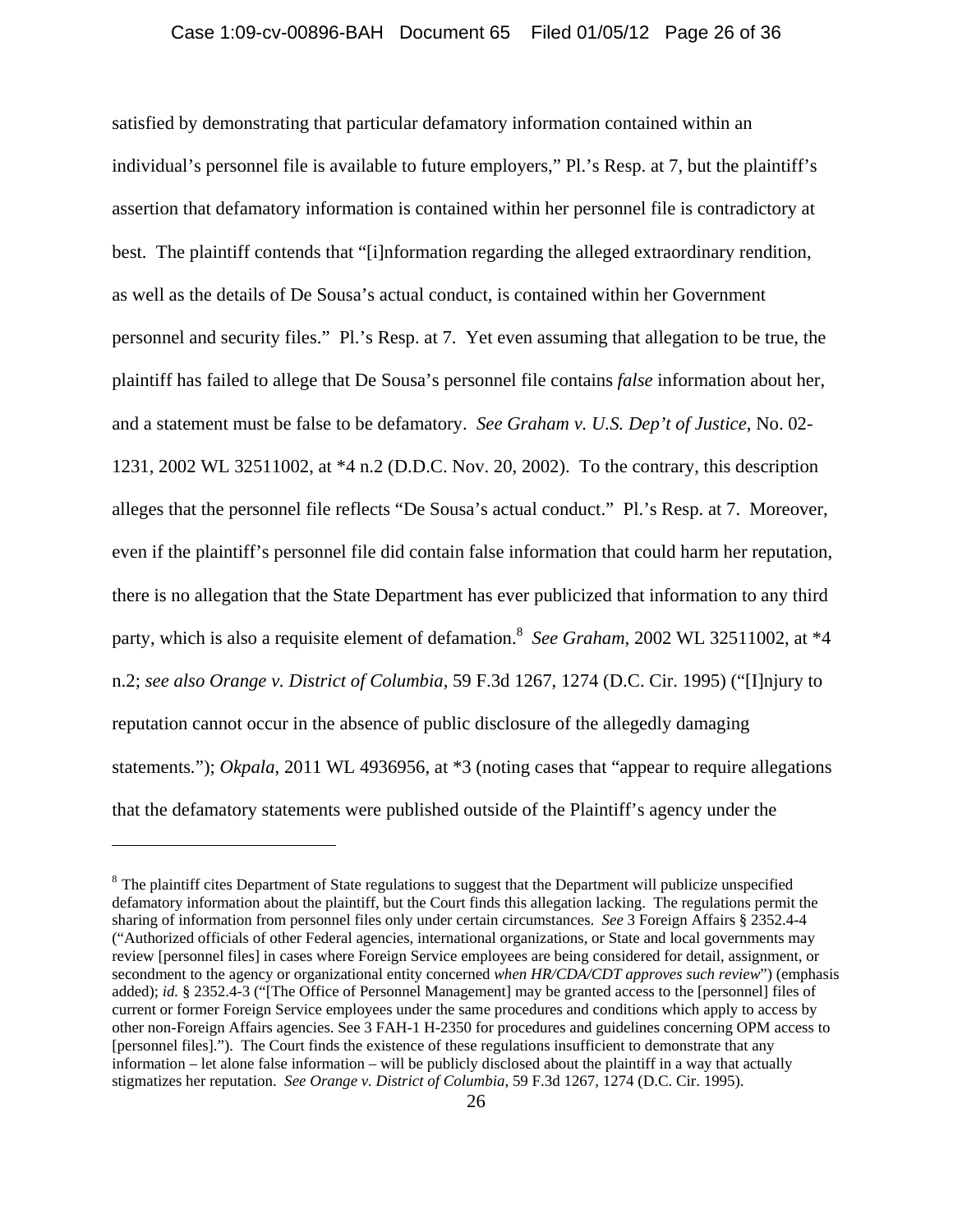### Case 1:09-cv-00896-BAH Document 65 Filed 01/05/12 Page 27 of 36

'reputation-plus' theory of liability"). The plaintiff's reliance on *Doe v. U.S. Dep't of Justice*, 753 F.2d 1092 (D.C. Cir. 1985), is unavailing. In that case, the plaintiff, a former government attorney discharged for alleged misconduct, stated a claim for relief based on allegations that "the [government's] action and the *subsequent spreading of the charges by [government] officials* had foreclosed future employment opportunities in her preferred field and had 'destroyed her reputation as a competent and capable attorney and as a sober and serious person.'" *Id.* at 1098 (emphasis added). By contrast, the plaintiff here makes no claim that any actual "spreading" of derogatory information about her was effected by the U.S. government.

Here, the plaintiff has identified the "scope" of the defamatory information supposedly contained in her personnel file and the question of whether "any of the information" in her file has been disseminated as "unresolved questions" appropriate for discovery. Pl.'s Resp. at 11. In other words, the plaintiff essentially concedes that she has pled a legal theory of alleged harm without the factual allegations necessary to back up that theory. Mere speculation that the plaintiff's personnel file may contain derogatory information is not sufficient to sustain a claim, absent some other indicia that the speculation is correct.<sup>9</sup> In *Peter B. v. CIA*, the plaintiff also alleged a due process liberty interest claim based on defamatory information allegedly contained in the plaintiff's personnel file. 620 F. Supp. 2d 58, 71-74 (D.D.C. 2009). The court in that case found that the complaint survived a motion to dismiss, even though the information contained in the personnel file remained unknown. *Id.* That case, however, involved more detailed claims of actual defamatory statements that may have been adopted by the government agency defendant as the official reason for the plaintiff's termination. *See id.* at 71. The complaint there alleged

 $9$  Insofar as the plaintiff suggests that access to classified information would be necessary to explain her defamation allegations fully, the Court finds that classified information, by its very nature, is less likely than unclassified information to be publicly disseminated, which is a necessary element of defamation.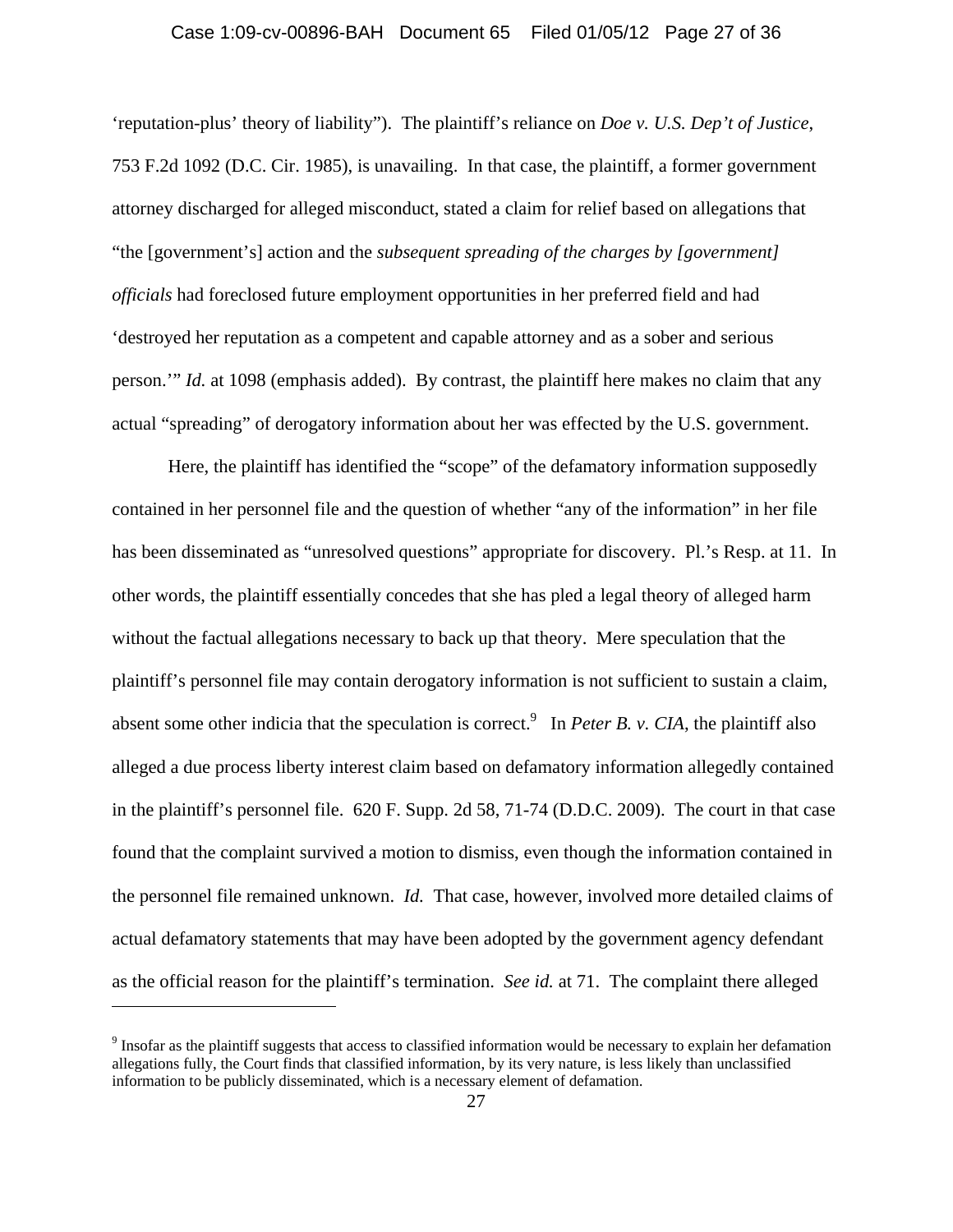#### Case 1:09-cv-00896-BAH Document 65 Filed 01/05/12 Page 28 of 36

that defendants "Lyons and Does # 1-# 10 took steps based on their own personal reasons to unlawfully and/or unethically ensure Peter B.'s relationship with the CIA was terminated . . . includ[ing], but . . . not limited to, the dissemination of false information concerning Peter B." and that after Peter B.'s termination, "the CIA disseminated false and defamatory information concerning Peter B. to . . . government contractors." *Id.* at 72 n.2. The court denied a motion to dismiss because it found the complaint created a "reasonable inference that the alleged statements disseminated throughout the CIA to cause [the plaintiff's] termination may have been sufficiently defamatory to injure Peter B.'s reputation and may have been adopted as reasons for his termination and subsequently communicated to his potential employers as the reasons for his termination." *Id.* at 72-73. Here, by contrast, the plaintiff has not similarly alleged that actual defamation has occurred, nor could the defendant's employer have adopted any defamatory information as the reason for the plaintiff's termination, since the plaintiff here resigned. Thus, the Court finds that the plaintiff's claim here is subject to dismissal for failure to satisfy the pleading standard. *See Iqbal*, 129 S.Ct. at 1949 ("[T]he plaintiff [must plead] factual content that allows the court to draw the reasonable inference that the defendant is liable for the misconduct alleged" and not just facts that are "merely consistent with" a defendant's liability) (citing *Twombly*, 550 U.S. at 556) (internal quotation marks omitted).

The plaintiff's claim fares no better under the "stigma or disability" theory because she has not alleged any official action by the State Department that has "automatically bar[red] [her] from a specific set of positions within the government, or . . . generally block[ed] [her] from pursuing employment in [her] chosen field of interest." *Evans*, 391 F. Supp. 2d at 167. The plaintiff contends that, in completing job applications, she is now "compelled to reveal the Italian conviction, which she argues occurred as a result of actions or inactions committed by the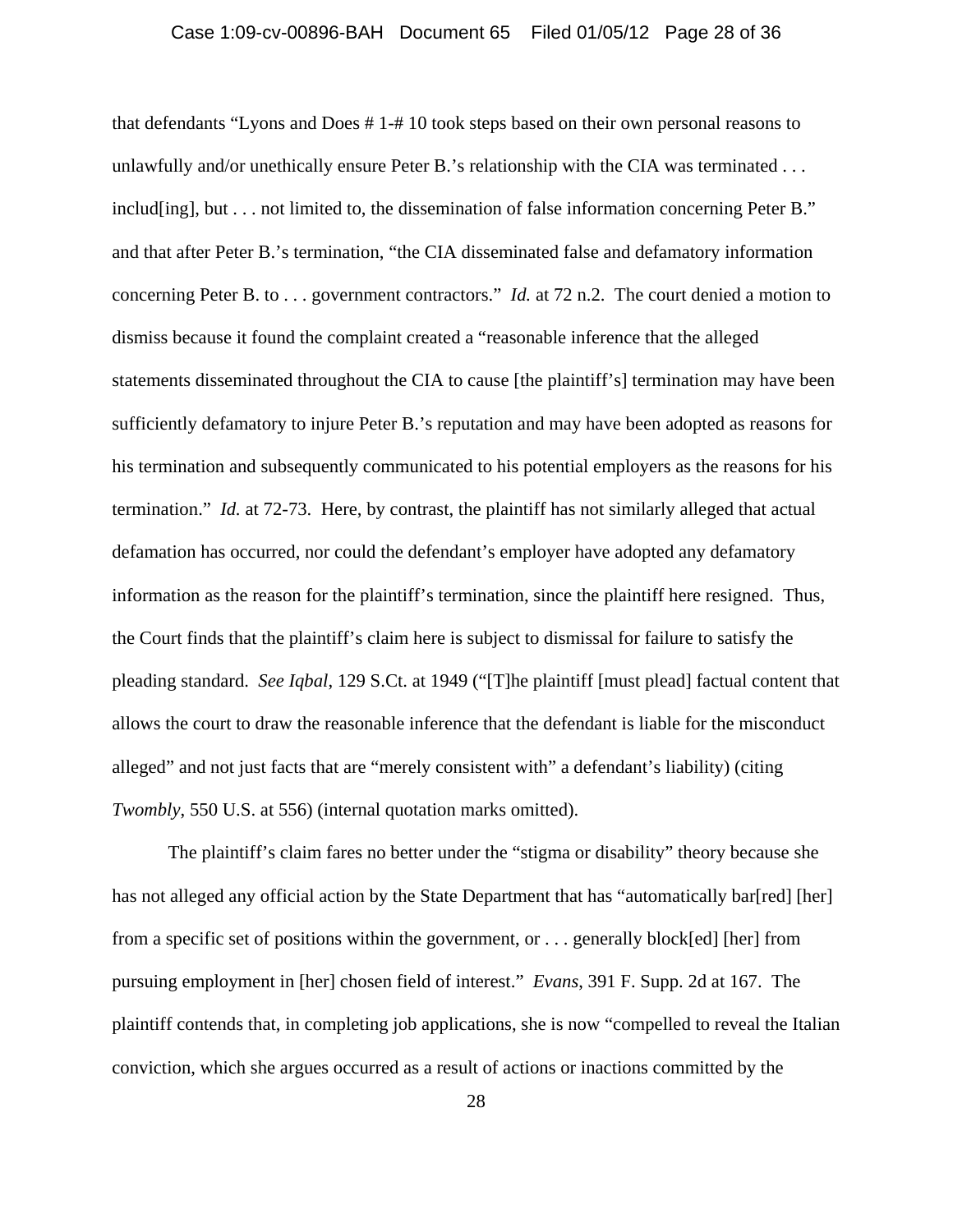#### Case 1:09-cv-00896-BAH Document 65 Filed 01/05/12 Page 29 of 36

defendants." Pl.'s Resp. at 7. The Italian conviction, however, was not an official action by the U.S. government that can serve to establish the government's liability for depriving the plaintiff of her right to pursue her profession. The plaintiff has "categorically denie[d] having any involvement in the alleged kidnapping of Abu Omar." Am. Compl. ¶ 33. Assuming that the plaintiff's denial is true, as the Court must in deciding this motion to dismiss, then the Italian court has wrongfully convicted an innocent American foreign service officer of a crime. Yet neither the Italian court's conviction, nor the widespread publication of the allegations against the plaintiff in the international media, can be fairly characterized as official acts of the U.S. government for the purposes of the plaintiff's due process claim. Indeed, these acts are well beyond the government's control.

Insofar as the plaintiff contends that her alleged constructive discharge was the relevant official government action, the Court finds that the plaintiff has not plausibly alleged that this constructive discharge brought about any change in status that implicates the plaintiff's liberty interests. *See Kartseva v. Dep't of State*, 37 F.3d 1524, 1527 (D.C. Cir. 1994) ("The critical question . . . is whether State's [action] has worked a change in [the plaintiff's] status under law, either by (a) automatically excluding her from a definite range of employment opportunities with State or other government agencies; or (b) broadly precluding her from continuing in her chosen career . . . ."). The thrust of the plaintiff's allegations is that her employment opportunities have been foreclosed by the Italian conviction and by her public association with the Abu Omar affair, not by any change in status resulting from the constructive discharge itself. *See* Am. Compl. ¶¶ 88-92. As discussed above, the acts of the Italian court and the international media cannot be attributed to the State Department.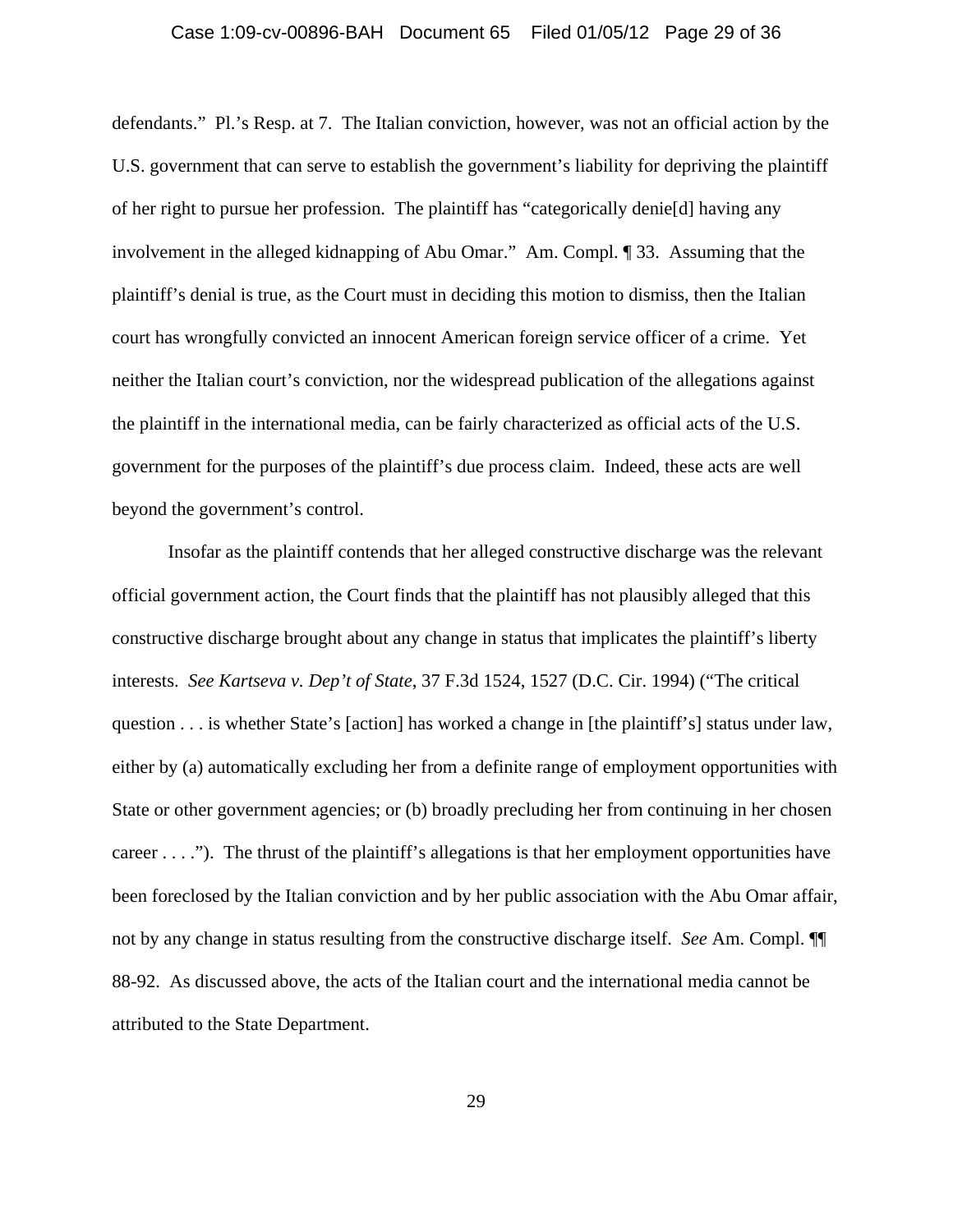### Case 1:09-cv-00896-BAH Document 65 Filed 01/05/12 Page 30 of 36

Thus, the plaintiff has not adequately alleged any government action that could serve as a predicate for a "stigma or disability" claim. The Court therefore need not reach the issue of whether the plaintiff has adequately alleged preclusion from pursuit of her profession. *See U.S. Info. Agency v. Krc*, 905 F.2d 389, 397-98 (D.C. Cir. 1990) (finding, *inter alia*, that an agency employee who lost international employment opportunities after being deemed a security risk still retained domestic employment opportunities). In sum, the plaintiff's due process liberty interest claim against the State Department fails as a matter of law. Accordingly, Count 2 of the Amended Complaint must be dismissed.

# **4. The Plaintiff's Due Process Claim Against The CIA Fails As A Matter Of Law.**

The plaintiff's due process claim against the CIA fails for the same reasons explained above. The due process claim against the CIA is essentially the same as the claim against the State Department, except that it is premised on the CIA's status as the plaintiff's alleged employer. *See* Am. Compl. ¶¶ 119, 120, 124 ("According to published news reports, De Sousa was allegedly involved, at a minimum, in the planning stages of the alleged kidnapping and extraordinary rendition of Abu Omar. . . . in her alleged capacity as a CIA employee. . . . If the published news reports are true, then the CIA's subsequent refusal to comment on the allegations that the [Abu Omar] operation occurred, let alone verify or refute the extent to which De Sousa was engaged in the alleged conduct, has constructively permitted inaccurate and defamatory information regarding De Sousa to be publicly reported world-wide and utilized as the basis for her criminal conviction and civil liability in Italian proceedings. This information has publicly impugned De Sousa's reputation such that she can no longer pursue her chosen profession."); *see also* Pl.'s Resp. at 9. The plaintiff's due process liberty interest claim against the CIA fails as a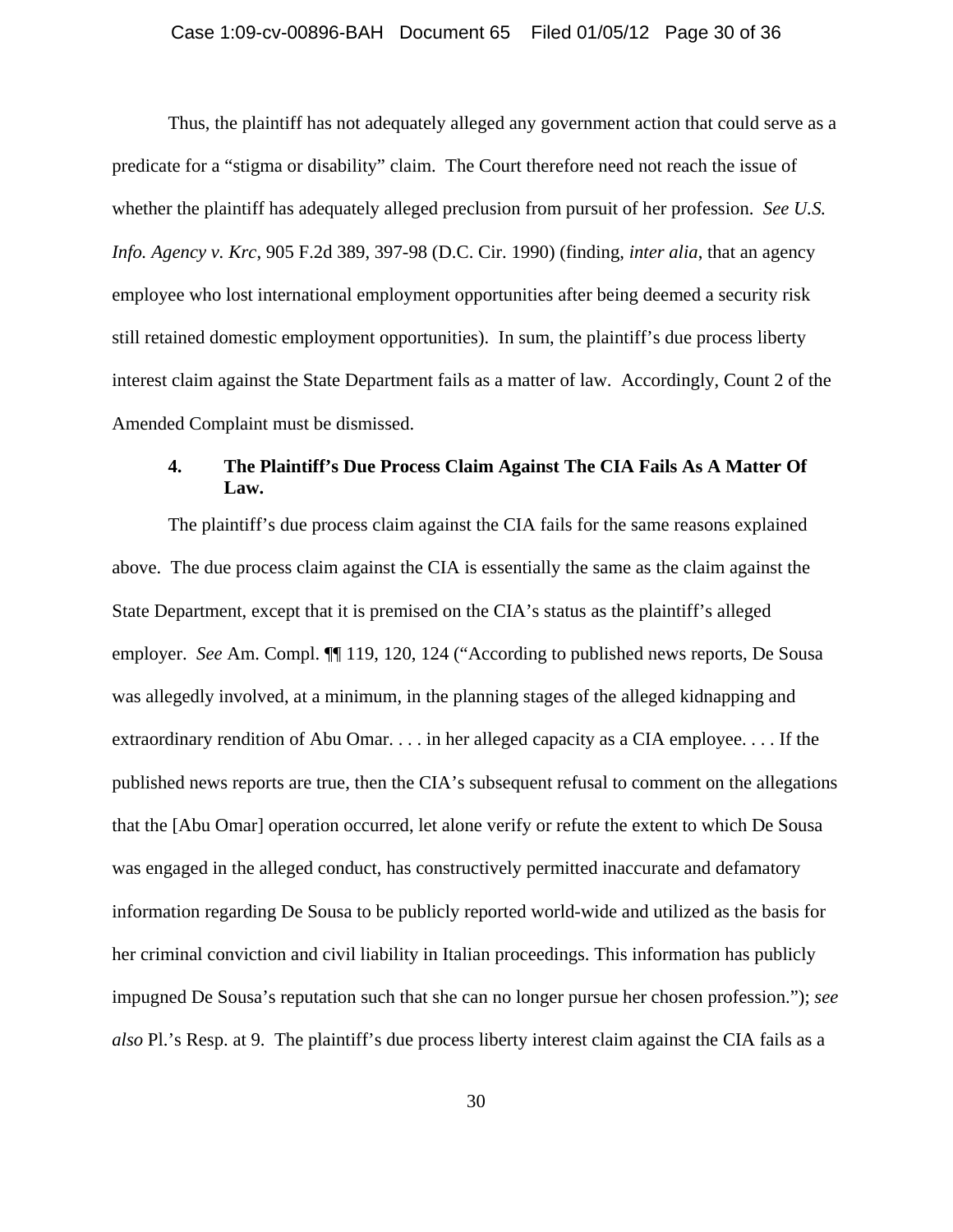matter of law for the same reasons discussed above regarding her claim against the State Department. Accordingly, Count 5 of the Amended Complaint must be dismissed as well.

### **III. MOTION TO AMEND THE COMPLAINT**

#### **A. Legal Standard**

"The grant or denial of leave to amend is committed to the sound discretion of the district court." *Triad at Jeffersonville I, LLC v. Leavitt*, 563 F. Supp. 2d 1, 11 (D.D.C. 2008) (citing *Firestone v. Firestone*, 76 F.3d 1205, 1208 (D.C. Cir. 1996)). While leave to amend a complaint should be freely granted when justice so requires, *see* Fed. R. Civ. P. 15(a)(2), the Court may deny a motion to amend if such amendment would be futile. *Foman v. Davis*, 371 U.S. 178, 182 (1962); *James Madison Ltd. v. Ludwig*, 82 F.3d 1085, 1099 (D.C. Cir. 1996). "An amendment would be futile if it merely restates the same facts as the original complaint in different terms, reasserts a claim on which the court previously ruled, fails to state a legal theory, or could not withstand a motion to dismiss." *Robinson v. Detroit News, Inc*., 211 F. Supp. 2d 101, 114 (D.D.C. 2002) (citation omitted). "Where . . . the complaint, as amended, would radically alter the scope and nature of the case and bears no more than a tangential relationship to the original action, leave to amend should be denied." *Miss. Ass'n of Cooperatives v. Farmers Home Admin*., 139 F.R.D. 542, 544 (D.D.C. 1991); *see also Nat'l Treasury Emps. Union v. Helfer*, 53 F.3d 1289, 1295 (D.C. Cir. 1995) ("[T]he district court did not abuse its discretion in denying the amendment, which bore 'only tangential relationship' to the original claim.").

### **B. Analysis**

The plaintiff seeks leave to amend the complaint to add "at least five new claims to her two remaining Counts, both of which also need to be factually amended." Pl.'s Mem. in Supp. of Pl.'s Mot. for Leave to File Second Am. Compl. ("Pl.'s Amendment Mem.") at 3. The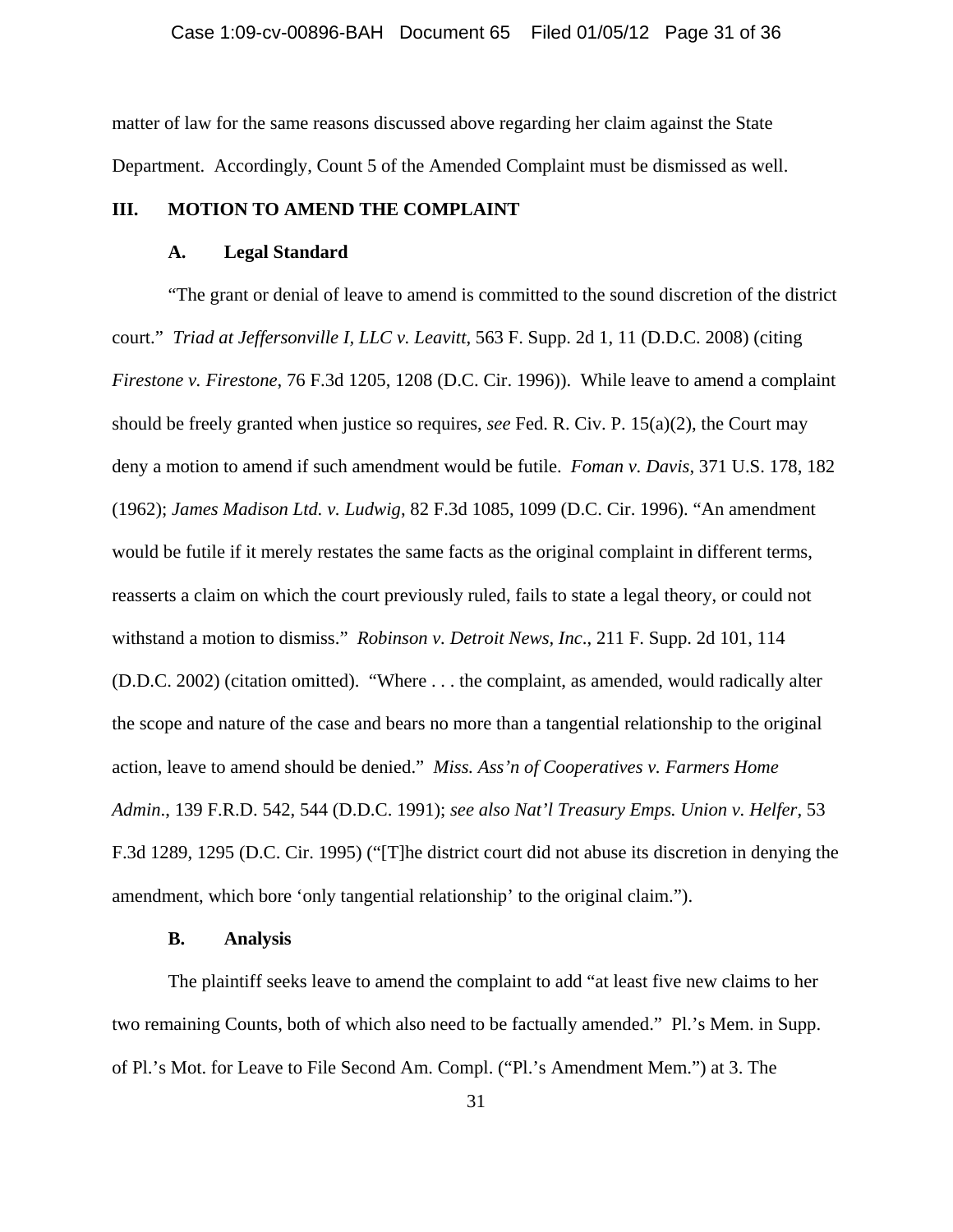#### Case 1:09-cv-00896-BAH Document 65 Filed 01/05/12 Page 32 of 36

plaintiff also proposes to add her counsel, Mark Zaid, as an additional plaintiff in the proposed Second Amended Complaint. Pl.'s Reply to Defs.' Opp'n to Pl.'s Mot. for Leave to File Second Am. Compl. ("Pl.'s Amendment Reply") at 1. The plaintiff's five proposed new claims seek to challenge the government's treatment of classified information and to establish the rights of civil litigants to rely on such classified information. Specifically, the plaintiff has identified the proposed new claims as follows:

- 1. First Amendment Challenge To The Government's Review Of De Sousa's Resume
- 2. First Amendment Challenge To The Classification Of Certain Information Referenced In The Government's Notice To Court (dated September 15, 2011) And Allegedly Identified In The Government's June 24, 2011 *ex parte, in camera* submission
- 3. First (And Possibly Sixth) Amendment Challenge To Certain Obligations Currently Imposed Or Sought To Be Imposed By The Government Upon The Plaintiff And Her Counsel
- 4. First (And Possibly Sixth) Amendment Challenge To The Government's Refusal To Permit De Sousa's Counsel (Or De Sousa) To Use Secure Computer Systems To Draft Court Filings
- 5. First (And Possibly Sixth) Amendment Challenge To Present Classified Information To The Court In Civil Proceedings So Long as Proper Security Precautions Are Taken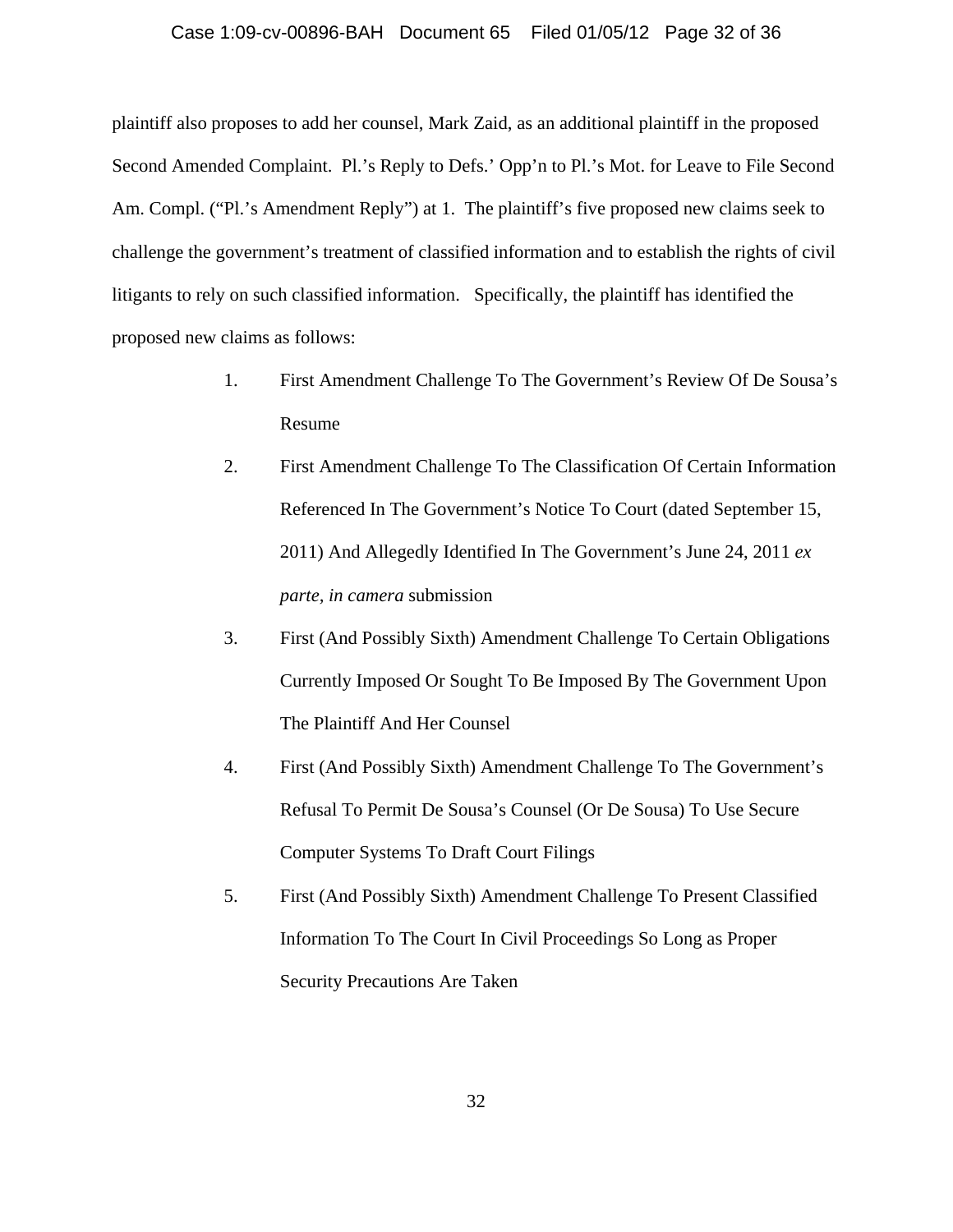#### Case 1:09-cv-00896-BAH Document 65 Filed 01/05/12 Page 33 of 36

Pl.'s Amendment Mem. at 3-4. For the reasons explained below, the Court will deny the plaintiff leave to file the amended complaint comprising these claims.<sup>10</sup>

First, amendment of the plaintiff's two Fifth Amendment liberty interest claims would be futile because, as explained above, these claims are deficient as a matter of law and cannot survive a motion to dismiss. *See Robinson v. Detroit News, Inc*., 211 F. Supp. 2d 101, 114 (D.D.C. 2002) (amendment would be futile where amended complaint cannot survive a motion to dismiss). The only detail the plaintiff has provided about the anticipated amendment of these two claims is that the plaintiff intends to incorporate unspecified classified information into the amended versions. *See* Pl.'s Amendment Mem. at 3. As set forth above, the Court previously afforded the plaintiff ample opportunity to provide the Court with at least some description of how classified information would fit in to the plaintiff's existing claims and the plaintiff has not done so. The plaintiff's existing claims fail as a matter of law and the plaintiff has not provided any inkling of how amendment would save them. Accordingly, the Court concludes that amendment of those claims would be futile.

That leaves the plaintiff's five proposed new claims, which would drastically alter the nature of this action into a wide-ranging First Amendment litigation concerning the use of classified information. The current Complaint in this case asserted eight counts seeking to

 $10$  The plaintiff has not provided the Court with a copy of the proposed Second Amended Complaint as required by Local Civil Rule 15.1. Instead, the plaintiff has filed a motion for an *in camera* status conference to discuss the proposed contents of the Second Amended Complaint because, due to the plaintiff's desire to include classified information in the Second Amended Complaint, "it is just not possible for De Sousa to comply at this time in the actual drafting of her Second Amended Complaint without further guidance from the Court (along with input from the Executive Branch), and possibly the need to first litigate the issue." Pl.'s Amendment Mem. at 2. Accordingly, the Court and the agency defendants are left guessing about the content of some of the plaintiff's proposed amendments. For example, the plaintiff has identified four claims that will "possibly" invoke the Sixth Amendment, but it is unclear how the Sixth Amendment, which applies by its terms "[i]n all criminal prosecutions," is relevant to this *civil* action. U.S. Const., Amend. VI; *see also* Def.'s Amendment Opp'n at 8 n.5. Since the Court is denying leave to amend the Complaint for the reasons explained below, the plaintiff's motion for an *in camera* status conference, ECF No. 56, will be denied as well.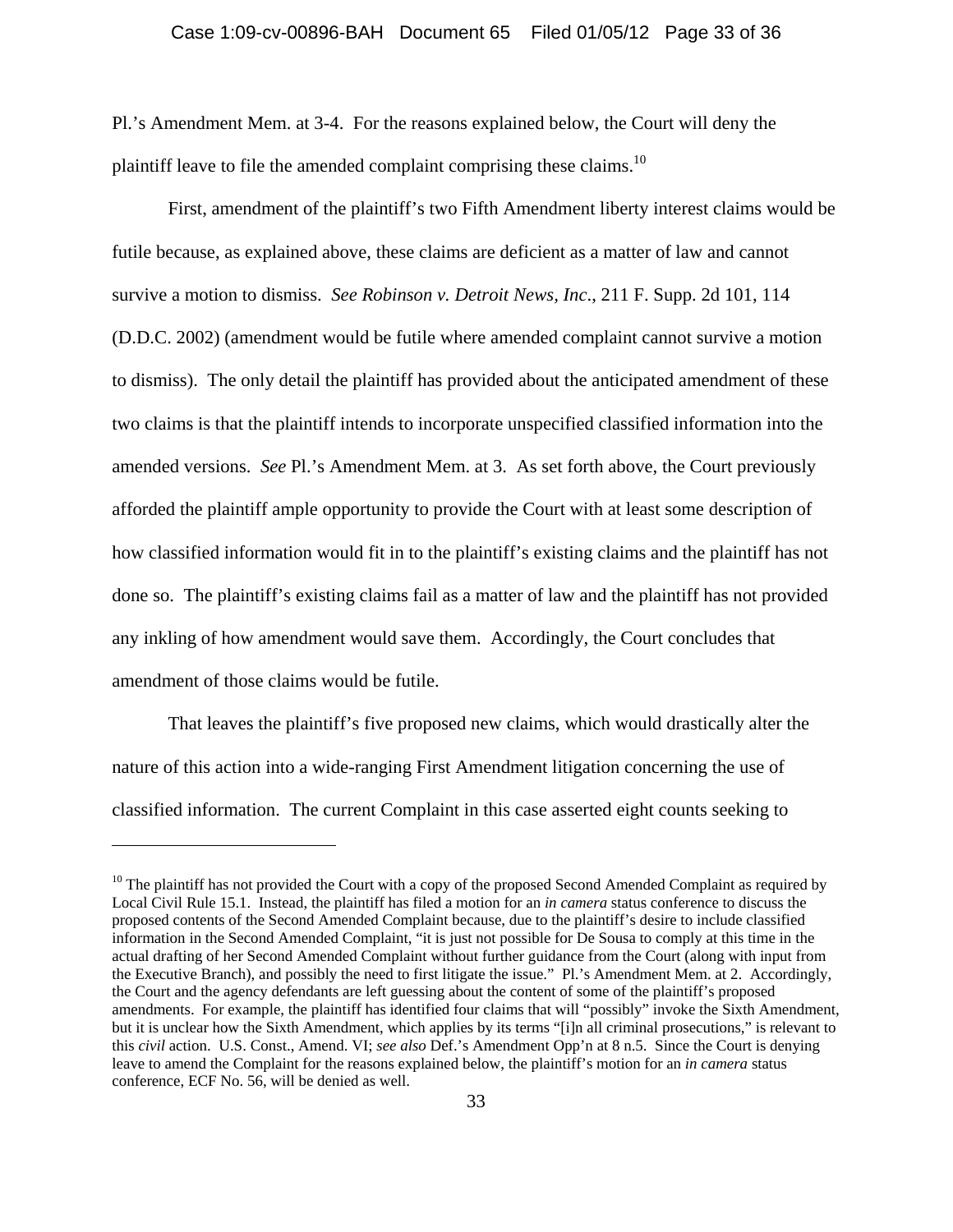### Case 1:09-cv-00896-BAH Document 65 Filed 01/05/12 Page 34 of 36

challenge the government's actions or inactions toward plaintiff De Sousa in the wake of the alleged rendition of Abu Omar and the ensuing Italian court proceedings. The plaintiff voluntarily dismissed six of those counts and the remaining two counts are deficient as a matter of law. Now, by amending the pleadings, the plaintiff seeks to add her counsel as a co-plaintiff and to transform this case into a broader battle over the scope of a plaintiff's right to use and rely on classified information in civil actions. The Court will exercise its discretion to deny leave to amend in these circumstances because the resulting action would bear only a tangential connection to the original case. "Where . . . the complaint, as amended, would radically alter the scope and nature of the case and bears no more than a tangential relationship to the original action, leave to amend should be denied." *Miss. Ass'n of Cooperatives*, 139 F.R.D. at 544; *see also City of Williams v. Dombeck*, 203 F.R.D. 10, 13 (D.D.C. 2001) (denying leave to amend, *inter alia*, because "the additional claims set forth in the proposed amended complaint are only tangentially related to the claims in the original case."); *Wolf v. C.I.A*., 569 F. Supp. 2d 1, 11 (D.D.C. 2008) (finding "plaintiff's proposed amendments bear no relationship to his original case and would result in a 'radical' change to the 'scope and nature' of this litigation" where plaintiff sought to add Administrative Procedure Act claim to Freedom of Information Act case); *Szymanski v. DEA*, No. 93-1314, 1993 WL 433592, at \*2-3 (D.D.C. Oct. 6, 1993) (denying leave to amend where the proposed amendment "adds additional claims and parties that are unrelated to what was a straightforward F.O.I.A. dispute.").

The plaintiff has openly volunteered that each of the "proposed five new claims could be independently raised in a new action." Pl.'s Amendment Mem. at 4. The Court finds that a new action would indeed be the better mechanism for the plaintiff to raise those claims, if she decides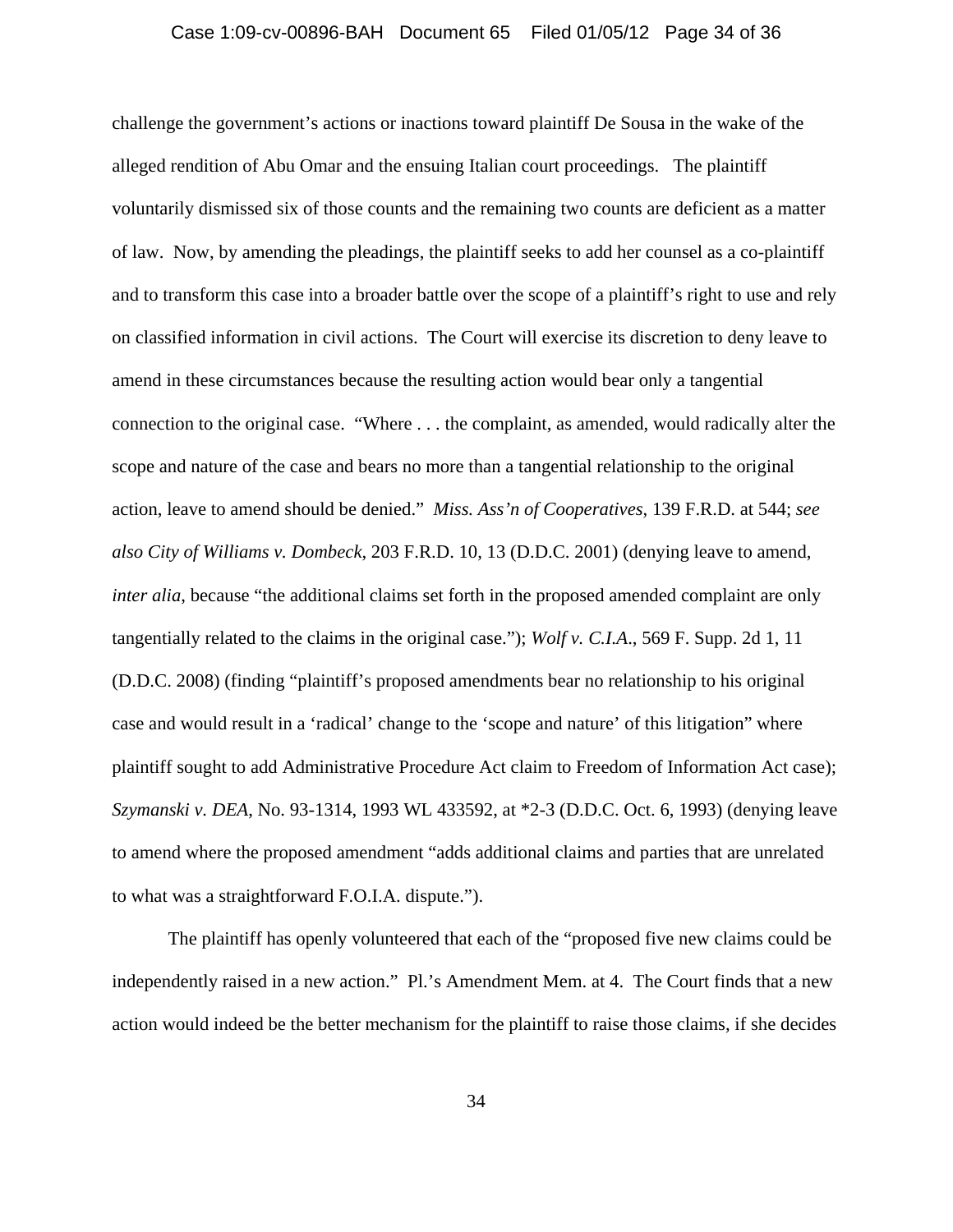that course to be prudent.11 As this Court observed in *Mississippi Association of Cooperatives*, "leave to amend should be granted liberally in order to ensure that litigants have their day in court. . . . Leave to amend here would do far more than allow plaintiff to fully litigate all the legal dimensions of [its] initial action, it would permit plaintiff to transform [its] case into something entirely new." 139 F.R.D. at 544. In such circumstances, denial of leave to amend is appropriate.

### **IV. CONCLUSION**

 $\overline{a}$ 

The facts underlying this case are troubling in many ways. The plaintiff served the government and the people of the United States in the Foreign Service for a decade. During the course of her service to this country, she was accused and convicted *in absentia* of committing a crime in a foreign nation, not for any personal gain, but at the alleged behest of the United States government. According to her allegations, she requested the government's assistance to counter the charges against her in Italy, but received none and was instead "[e]ffectively abandoned and left to fend for herself." Am. Compl. at 2. Following her foreign conviction, she faces the risk of arrest and imprisonment if she travels outside the United States, which is a particular hardship in her case both because of the impact on her professional options and because she is a naturalized citizen with family members living abroad. Then, when the plaintiff sought judicial review in this Court, the government did little to minimize the "logistical obstacles" presented by the need to protect against the inadvertent disclosure of classified information, but rather denied her counsel the use of a secure computer to draft filings and "threatened" the continuation of her

 $11$  The Court does not reach the defendants' arguments that the proposed new claims also fail on the merits. The Court does note, however, the defendants' argument that litigating the proposed new claims in a different action could actually minimize the need for the plaintiff to rely on classified information in pursuing those claims. *See*  Defs.' Amendment Opp'n at 3-4.